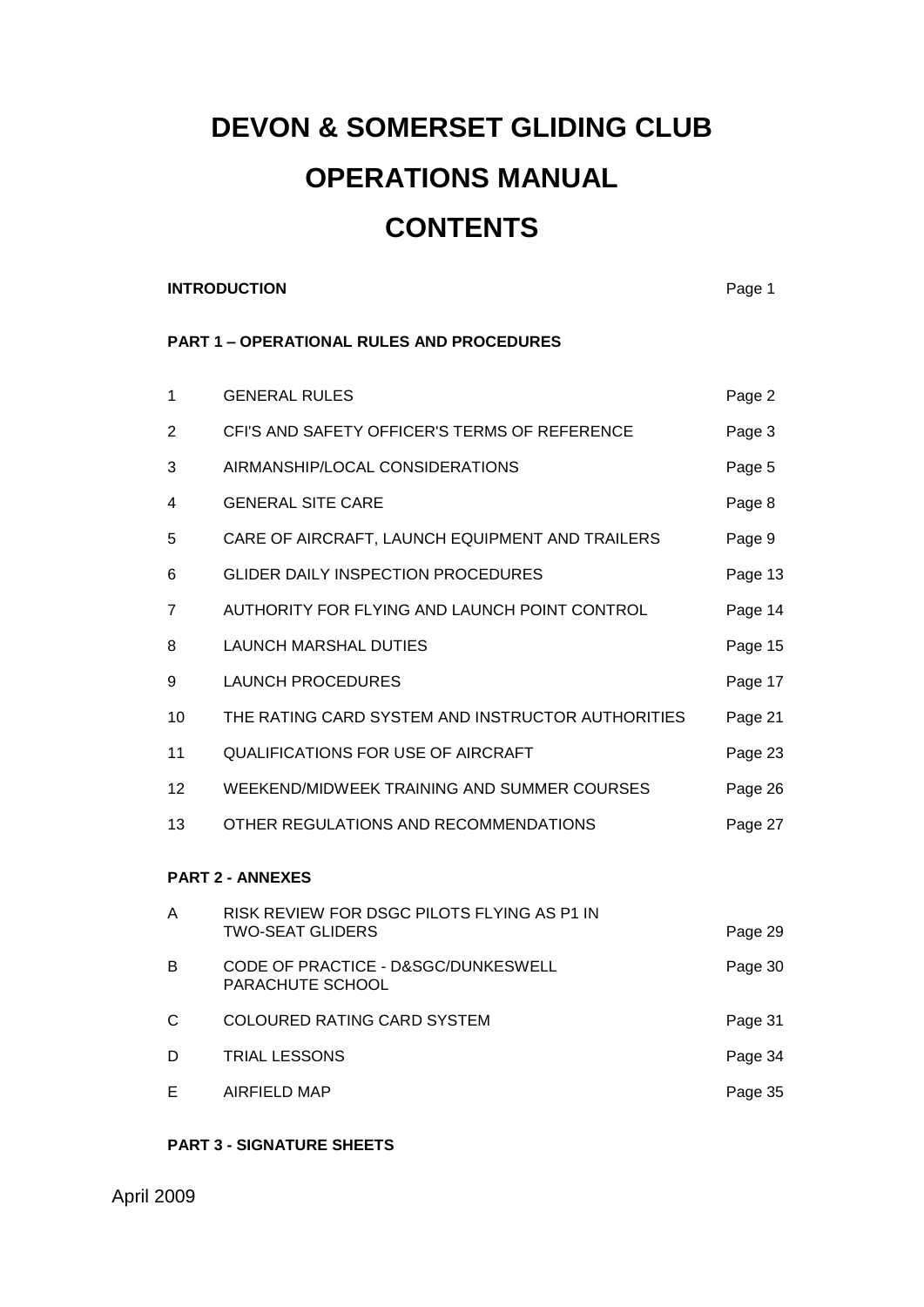## **INTRODUCTION**

#### **ANY PILOT WISHING TO FLY AS P1 FROM NORTH HILL MAY ONLY DO SO IF HE/SHE HAS READ THIS MANUAL AND SIGNED AND DATED THE ATTACHED SIGNATURE SHEET. BY SO DOING, THE INDIVIDUAL CONCERNED WILL HAVE SIGNIFIED HIS/HER UNCONDITIONAL ACCEPTANCE OF THE RULES AND REGULATIONS CONTAINED HEREIN AND HIS/HER AGREEMENT TO ABIDE BY THEM.**

A sketch map of North Hill Airfield is at Annex D, Page 35, at the end of this manual. This will help readers, particularly those who are new to the airfield, to put everything contained in this manual into its proper geographical perspective.

This document has been prepared with the aim of ensuring that all Club operations are carried out safely and efficiently, and that all members are fully aware of both the Club's operational requirements and their own responsibilities. It must be emphasised that these local Rules and Procedures are complementary to (and subordinate to) regulations contained in publications issued by other authorities (eg BGA Laws & Rules, and CAA Publications). Overall responsibility for flying operations rests with the Chief Flying Instructor (CFI), who is supported and aided by the Club's Management Committee, the DCFI(s), and the Club Safety Officer.

The document is unavoidably lengthy, but this serves to illustrate the scale and complexity of our operations. There has been no attempt to distinguish between efficient operations and safety issues, since they are complementary to each other. We all want to enjoy our flying at a reasonable cost and within well-defined safety limits, but this can only be achieved by being vigilant, knowledgeable and considerate.

Whilst you are reading this Manual, in particular the sections relating to care and maintenance of the Club's site, aircraft and equipment, it is worth remembering that we, the members, meet all expenses - there is no fairy godmother to provide extra funds. So if you carelessly or needlessly damage equipment, or cause other unnecessary expenditure, then the ensuing costs will have to be met by all Club members. Please make sure that you play your part in minimising costs by treating the site and equipment with care and respect and thus helping to mitigate any need to increase flying and membership fees.

It is important that Club members remain fully conversant with the content of this document and are aware of any changes or amendments. The Manual is normally revised every two years, unless any major operational change warrants more frequent revision. A notice will be displayed on the notice board advising members of the revision (highlighting the more important revised sections) and requiring them to sign as having read it. **Club Members are also to familiarise themselves with the Ground Support Manual, which contains procedures complementary to those in this Manual.**

**AFTER READING THIS MANUAL, CLUB MEMBERS ARE TO SIGNIFY THAT THEY HAVE DONE SO BY PLACING THEIR NAMES AND SIGNATURES, TOGETHER WITH THE DATE ON WHICH THEY HAVE DONE SO, ON THE SIGNATURE SHEETS PROVIDED FOR THIS PURPOSE AT THE END OF THIS DOCUMENT.**

**NB. Throughout the remainder of this Manual, the words "he" and "his" have been used in place of "he/she" and "his/her". This has been done solely for reasons of brevity, and is not a reason to suppose that the Club does not fully support the principle of equal opportunity!!**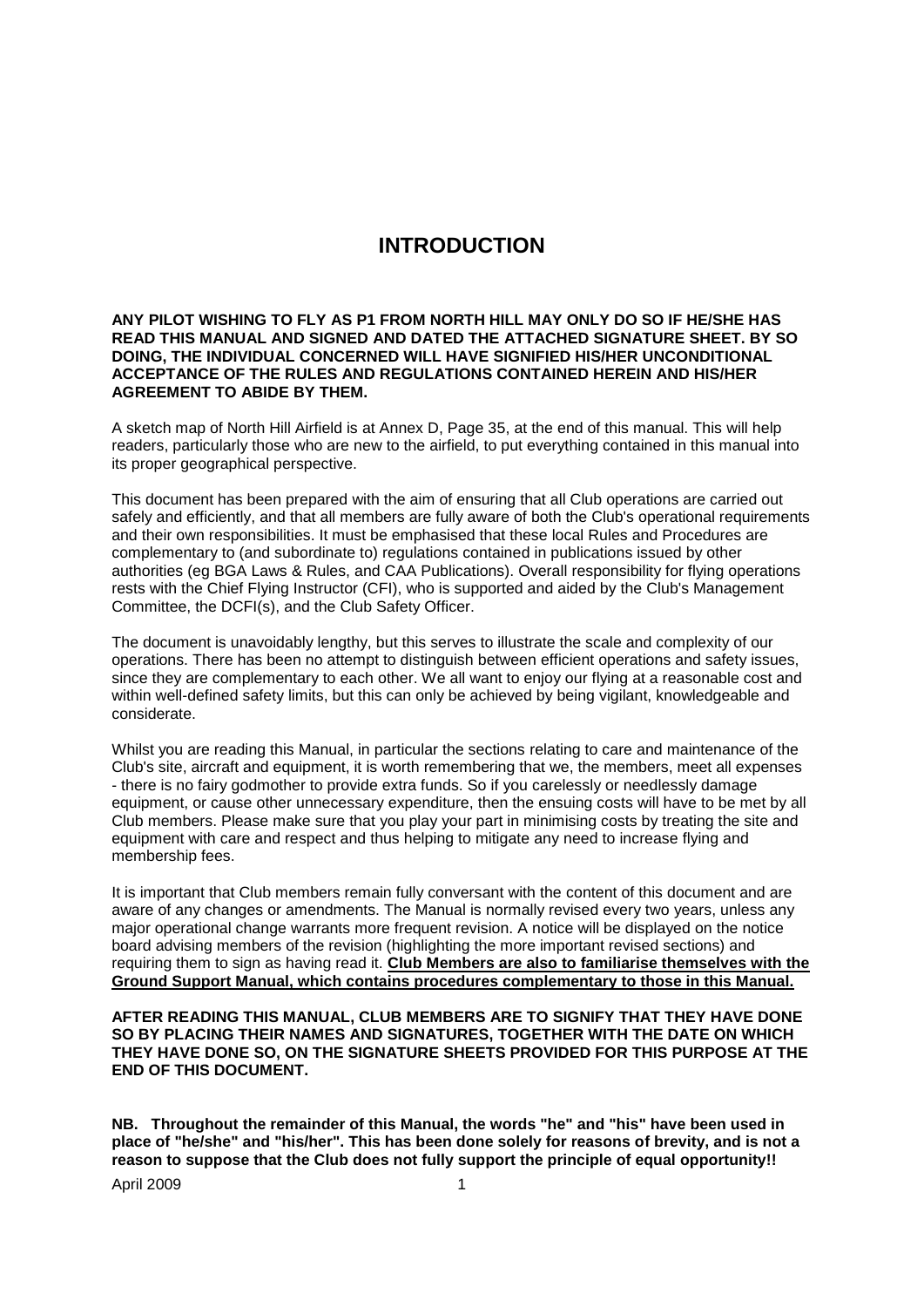#### **1 GENERAL RULES**

1.1 In order to fly from North Hill, a person must be a paid-up member of the Devon & Somerset Gliding Club Ltd in one or other of the recognised membership categories.

Non-Club members will not under any circumstances be permitted to fly from North Hill, in either Club or private aircraft.

All pilots from other Clubs who wish to fly at North Hill must become Temporary Members of the Devon & Somerset Gliding Club Ltd, either under reciprocal membership arrangements, or, in the absence of such an arrangement, by paying the applicable temporary membership fee. In either case, the pilot concerned shall be required to complete a membership application form.

- 1.2 Gliding operations may only take place when a BGA Full or Assistant Rated Instructor is in charge. The Instructor must either be a member of the Devon and Somerset Gliding Club's (D&SGC's) regular team of Instructors or, in the case of a visiting Instructor, must obtain specific authority from the Chief Flying Instructor of the D&SGC, both for instructing and taking charge of operations. **Any change to this general rule, ie the conduct of flying operations without an appropriately rated instructor being present, but under the supervision of a suitably experienced pilot, may only be authorised by the CFI, or his nominated deputy***.* **The CFI will first define the detailed responsibilities of the supervising pilot, and the nature and extent of flying operations he will be permitted to authorise.**
- 1.3 The Club's Rating Card system is designed to ensure that there is control over each pilot's level of flying practice and ability to fly in a variety of weather conditions. It is the responsibility of each pilot to ensure that he flies within the authorisation and limitations of his rating and is medically fit to fly.
- 1.4 Similarly, it is **the individual pilot"s personal responsibility** to ensure that he fulfils the BGA"s fitness-to-fly requirements, and to inform the CFI as soon as he is in any doubt that he is able to do so. The detailed requirements are set out in the BGA "Laws and Rules".
- 1.5 The Club's equipment, including aircraft, winches, towing and retrieve vehicles, workshop machinery, communication systems and flight recording computer, is to be used only by Club members, and then only after they have been suitably trained and authorised.

**Club members who are not holders of full driving licences are not permitted to operate winches or drive Club or private vehicles on the gliding site.**

1.6 All instructors should familiarise themselves with Annex A, "RISK REVIEW FOR DSGC PILOTS FLYING AS P1 IN TWO-SEAT GLIDERS". This is particularly important for the conduct of trial lessons.

## **THE GOLDEN RULE: IF IN DOUBT, ASK!**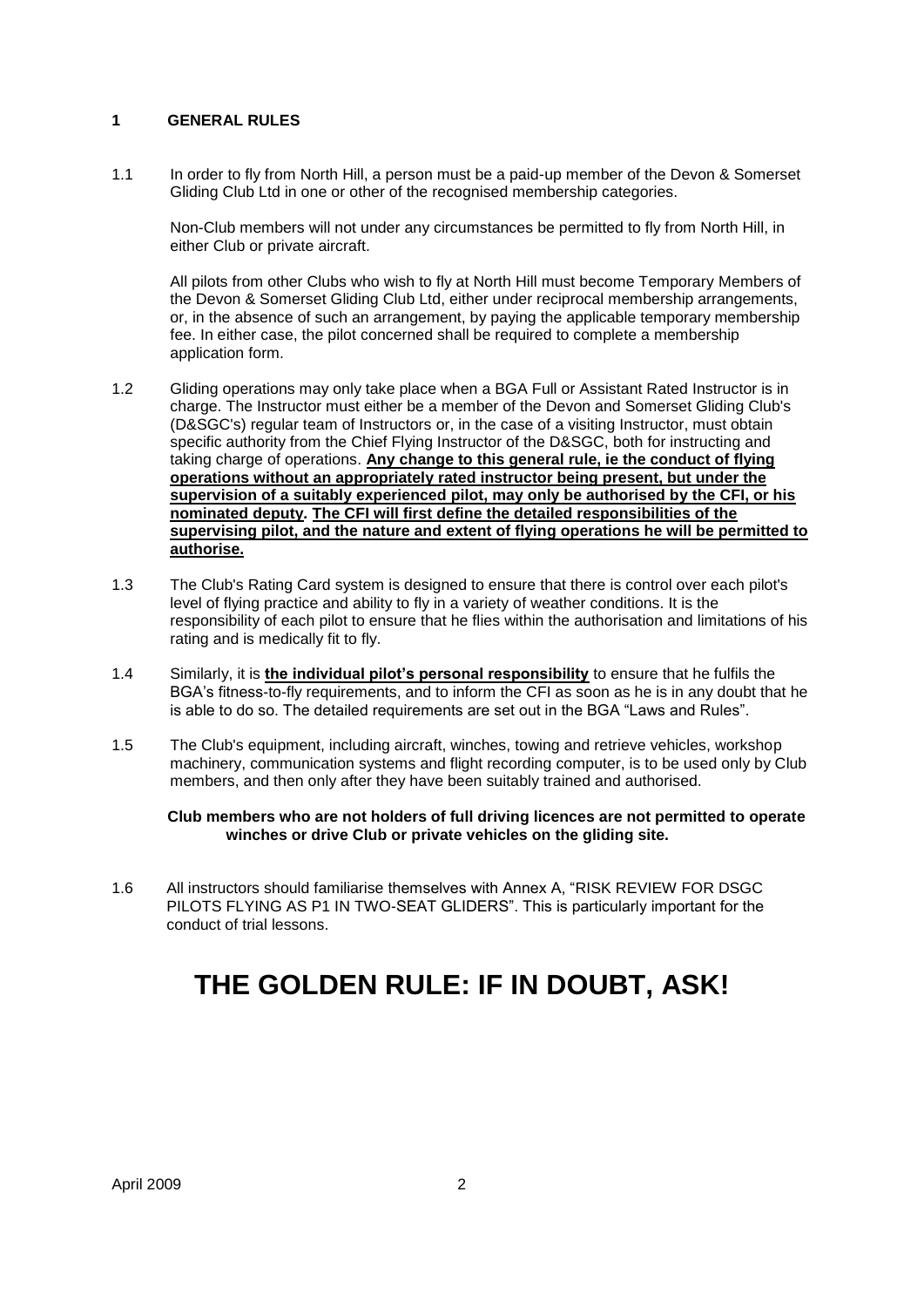#### **2 CHIEF FLYING INSTRUCTOR AND SAFETY OFFICER - TERMS OF REFERENCE**

- 2.1 Club members need to be aware of, and understand, the respective roles and responsibilities of the Chief Flying Instructor and Club Safety Officer. Their Terms of Reference are as follows:
- 2.2 **CHIEF FLYING INSTRUCTOR (CFI).** The CFI is responsible for overall supervision of all aspects of flying and ground operations at D&SGC, in accordance with BGA rules, regulations and standards. To this end, he has to maintain close communication with the BGA, particularly with regard to operational and training policy, and to ensure that any new directives issued by the BGA are complied with. Specific responsibilities are:
	- a. To ensure safe and efficient conduct of all flying and associated ground operations.
	- b. To encourage all flying members to seek to improve their flying skills and achievements.
	- c. To promote standardisation of flying instruction.
	- d. To ensure that all instructors reach and maintain a high level of flying and instructional proficiency and, where appropriate, to encourage them to progress to the higher instructor ratings.
	- e. To encourage those pilots who possess the right experience and aptitude to aspire to become instructors and to provide appropriate training for them.
- 2.3 **CLUB SAFETY OFFICER.** The Club Safety Officer is appointed by and responsible to the Club Chairman for overall supervision of the safety aspects of the Club"s operations, both in the air and on the ground. His general responsibility is to promote flight and ground safety awareness among all Club members and visitors to the Club. Specific responsibilities are:
	- a. To advise the Chairman and CFI on all safety matters, and in particular to bring deficiencies to their attention, so that corrective action can be taken.
	- b. To review the club"s Operations Manual from time to time and to ensure that it is kept up to date in the light of any changes in rules and regulations promulgated by the BGA. Subject to the CFI"s approval, this task may be delegated to a suitably experienced individual.
	- c. To conduct annual safety reviews, using the BGA"s check list and liasing with the Regional Safety Officer (RSO) as necessary.
	- d. To ensure that all occurrences (accidents, incidents and airprox reports) that bear on the safety of the club"s operations are reported and investigated. To this end, ready use packs for accident, incident and airprox reporting should be prepared and readily available.
	- e. To conduct accident/incident investigations in the prescribed manner, in order to determine circumstances and causes, with a view to preventing future accidents rather than ascribing blame to individuals. Where, as in very serious/fatal accidents, an external investigator is appointed, the CSO must act as the local liaison officer and assistant.
	- f. To ensure that all reports are complete, accurate and submitted within the required timescales.
	- g. To seek the assistance and guidance of the RSO and/or the BGA Safety Committee, as necessary, in the discharge of his responsibilities.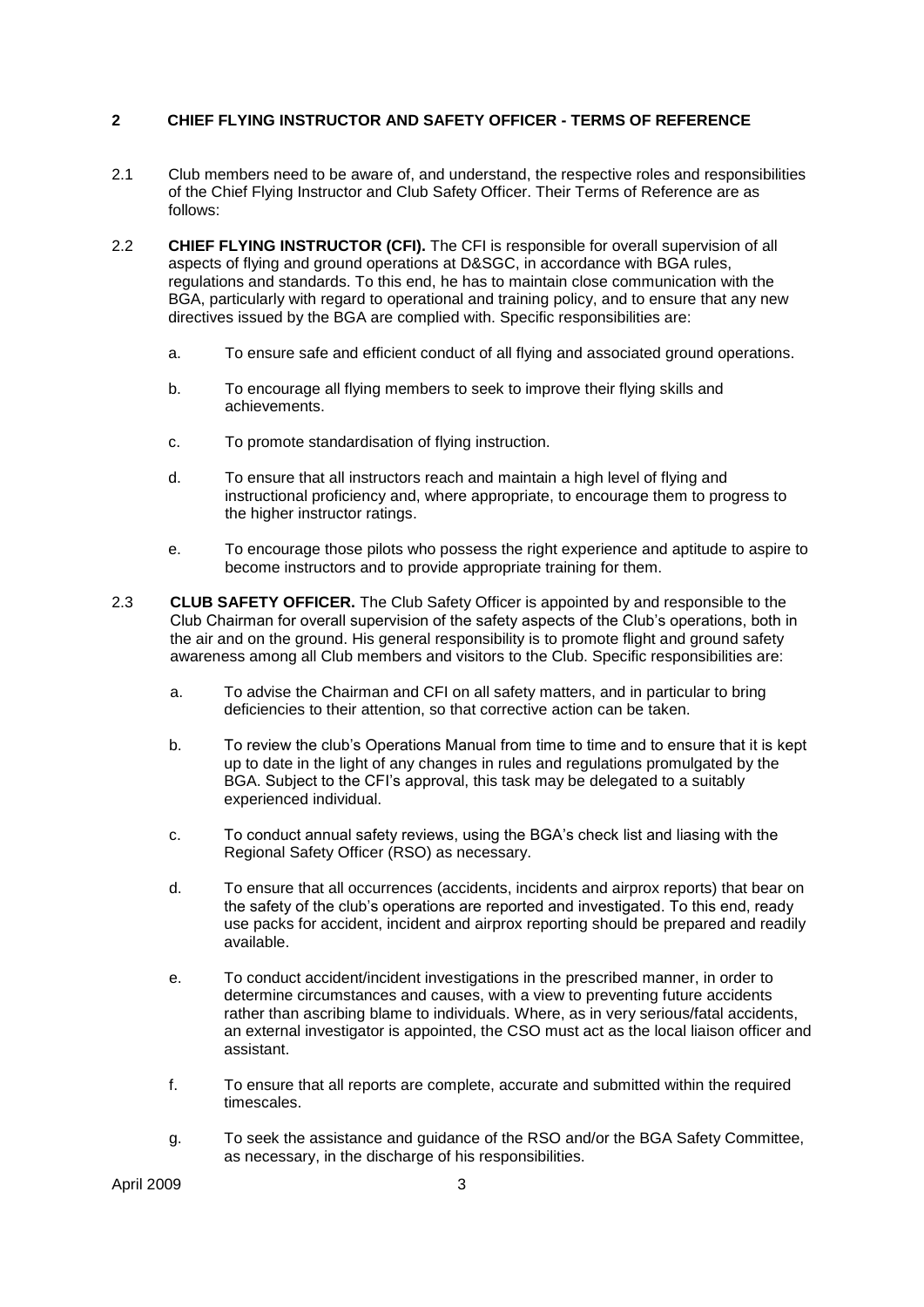- h. To consult with the Chairman and CFI on the need to appoint deputies with specific responsibilities (e.g. ground equipment and visitor safety). Deputies are Committee and Chairman appointees, but should report to the CSO.
- i. To undertake any other tasks that he and/or the Chairman perceive to be necessary in the interests of accident prevention.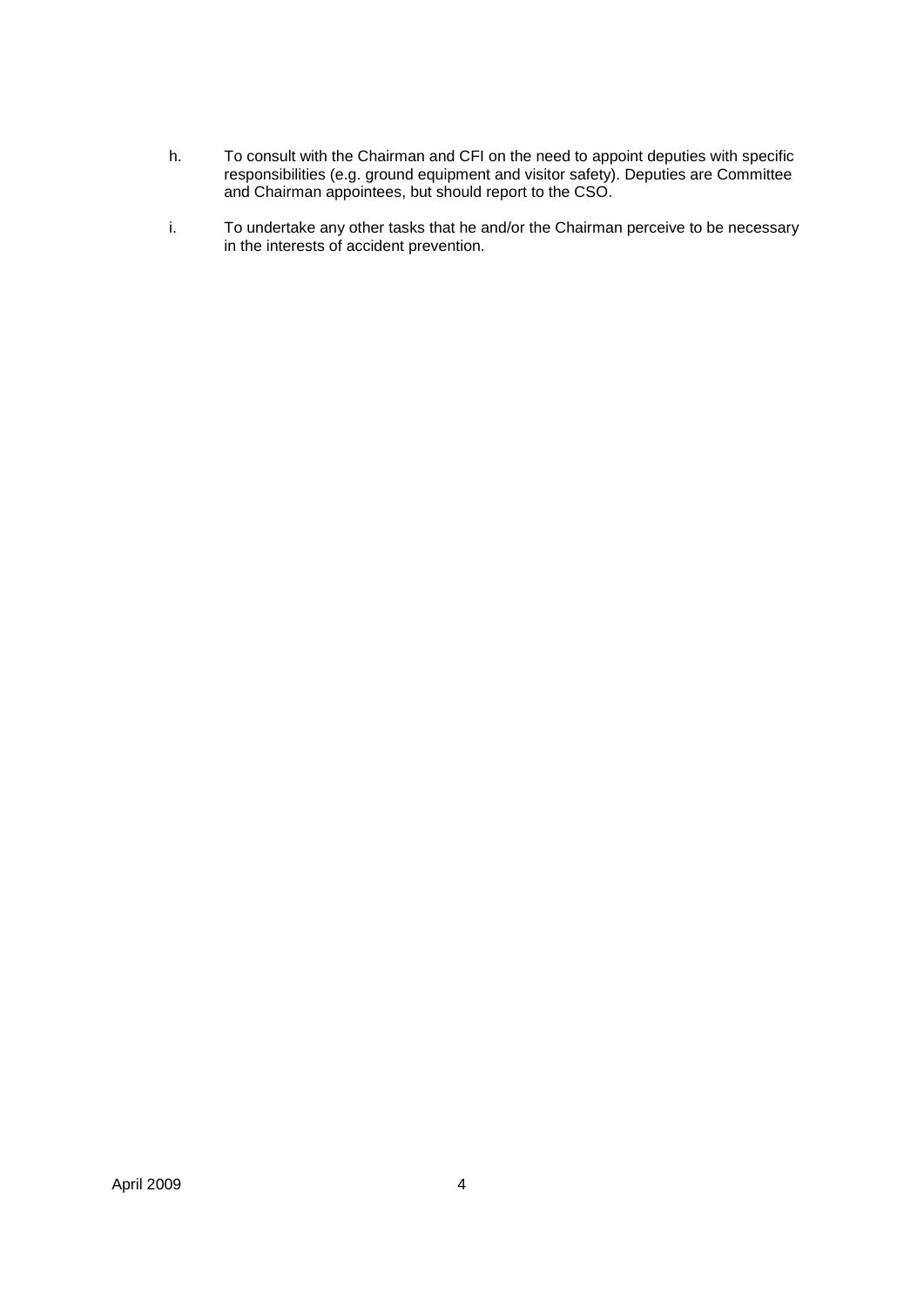#### **3 AIRMANSHIP AND LOCAL CONSIDERATIONS**

- 3.1 Whilst the BGA Laws and Rules are applicable to all flying operations at North Hill, there are a number of local features and problems that need to be considered.
- 3.2 The shape of our site and its location pose certain problems that demand precise airmanship and careful flight and circuit planning. The east (clubhouse) end of the site is quite narrow, and when launching is being carried out from that end, the available width of landing area is restricted. It is vital that pilots take this into consideration when near the end of a flight and they must be prepared, if necessary, to plan a circuit in preparation for a landing further up the field, if the usual landing area is already occupied. It is far easier to retrieve a glider 300-400 yards away than it is to pick up bits of wreckage! The standard procedure when operating from the north east corner will be the use of a single launch line, thus leaving more space for landing aircraft. In certain circumstances the operation of a double launch line may be preferable, but **the decision to do so will be taken by the Duty Instructor**, in the light of all other factors affecting operations during his period of duty.
- 3.3 If circumstances dictate that your approach path has to be extended, remember that it is unacceptably poor airmanship to direct the lower part of the approach, (ie below 100ft) immediately above other aircraft. Always align your approach along the safest path, avoid in particular flying over launch queues, and display sound airmanship by using good reference point technique to arrive at a safe touchdown.
- 3.4 The **preferred** circuit at North Hill is the upwind one. On the rare occasions when there is no discernible crosswind, the Duty Instructor shall specify the preferred circuit for his period of duty. Pilots in circuit must always be aware that there may well be traffic on the opposing circuit. Lookout!
- 3.5 When launching to the west, the line of trees running along the eastern boundary will cause a wind gradient on the approach in even the lightest of winds. This effect will be more marked in a crosswind, which will also generate significant turbulence. Both turbulence and wind gradient will increase in severity as the wind speed increases. It is essential that pilots take this into account when assessing their circuit plan and approach speed. A careful study noting, in particular, the close proximity of the south ridge and the location of trees along the southern boundary of the site, and the forested area on the north side, will enable the described conditions to be understood.
- 3.6 When launching to the east, the greater field width at the western end of the site makes approach planning easier. However, with any wind direction having an easterly component, there will be down-draft (and consequent sink) encountered in the lee of the west ridge during the final phase of the approach. Quite marked curl-over (and consequent sink) may also be experienced in the lee of the south ridge whenever there is a significant southerly component in the surface wind. Whilst at low wind speeds (up to about 5 kts) the effects of drown-draft or curl-over are barely noticeable, they increases rapidly with increasing wind speeds and pilots must take this into account when planning their circuit. (Remember: assess the likely conditions before takeoff.) When operating from this end of the site, ie when launching to the east, the following rules shall apply with regard to approach and landing:
	- a. Launching from SW corner. The preferred circuit will usually be to the north, ie lefthand circuit. Always use the "Centre line Procedure". Gliders on LH circuit land north of Centre Line (aerotow strip), and gliders on RH circuit always land south of Centre Line (aerotow strip).
	- b. Launching from NW corner. The preferred circuit will usually be to the south, ie righthand circuit. All gliders land on or to the north of the aerotow strip to avoid the effect of "curl-over" from the south ridge due to the cross wind.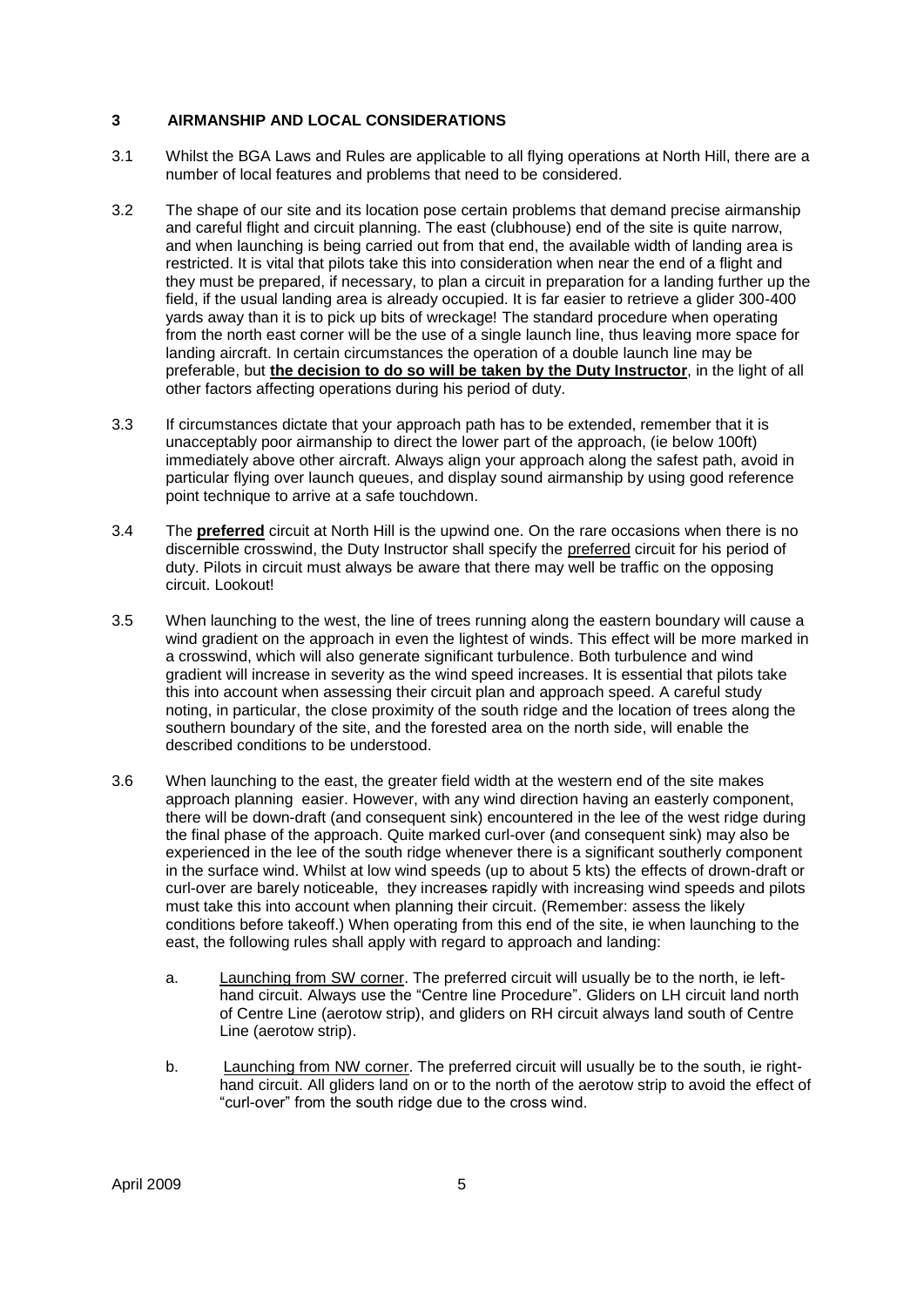- 3.7 Pilots taking aerotows must give very careful consideration to their possible course of action in the event of a rope break, particularly at a low height, from which a full circuit is not possible. When launching to the west, the relatively easy option of landing in a field at the bottom of the west ridge can be taken. However, aerotow launches to the east present a more difficult situation. The valley to the south of the site between the south ridge and the area around Broadhembury can be used in the event of a low level abort, and there are also some fields to the east (near Dunkeswell airfield) and north which may be usable, depending on height, wind and time of year. **All options must be considered before take-off, and an awareness of the state and condition of the surrounding fields is essential. Be prepared: aerotow rope brakes do occur, albeit infrequently!**
- 3.8 Our west and south ridges, although gentle compared to those at Talgarth or Portmoak, often produce ridge-soaring opportunities, but there are one or two traps waiting for the unwary, unless good airmanship is employed. The ridges are short, and the area of lift is likely to be relatively narrow (perhaps 200-400 yards) and of shallow depth (up to 800-1000 ft above the hill, rarely more). The potential for head-on situations is correspondingly great. Ridge soaring rules must be applied meticulously, and a good lookout is vital. **Beware variometer fixation! Pilots must not allow lookout to be compromised by monitoring their variometers too closely.**
- 3.9 If the ridge is on your right, use a track that is close to the line of the ridge. If the ridge is on your left, position your track a little further upwind (say 100-300 yards) to give a lateral separation between you and oncoming gliders. The turns away from the ridge at the end of each beat can be adjusted to put the glider in the best position for the return track.
- 3.10 The standard circuit joining procedure from the west ridge is to complete a final 270 degree clearing turn on to the downwind leg. This procedure is quite straightforward, provided that adequate height is allowed. If the pilot finds himself too low to complete a standard circuit safely from a clearing turn (eg through misjudgement or unexpected height loss), then he must dispense with this turn and join the circuit in the most direct line, keeping a particularly sharp lookout for other aircraft joining, or already in, the circuit. In the case of the south ridge, the circuit is joined by moving the flight track further out from the ridge in such a manner as to be able to complete a standard circuit, and to establish a clear displacement from any other glider(s) "on the ridge". It is not acceptable to attempt to soar this ridge at such a low height that a normal circuit becomes impossible.
- 3.11 Our proximity to Dunkeswell means that our flying operations, particularly left-hand circuit patterns at the east end of the site, could overlap Dunkeswell's circuit patterns. Experience over the years has shown that this does not present a problem, provided that there is mutual respect for each other's airspace, especially in the overlap area. For example, soaring close to Dunkeswell's airfield boundaries is likely to interfere with their air traffic and may result in a justifiable complaint.
- 3.12 Parachuting takes place regularly in Dunkeswell's DZ from heights of up to 15,000 ft. Because the DZ overlaps the eastern end of our gliding site, we must obviously maintain (and be seen to maintain) a high level of safety and airmanship to ensure that both gliding and parachuting can continue without incident. An appropriate Code of Practice, agreed by both Clubs, details the means of ensuring mutually safe operations. A copy of the C of P is appended at Annex B to this document, and a further copy is displayed on our safety notice board. All pilots are to comply with it meticulously.
- 3.13 The area directly over and in the vicinity of the winch launch run is a sterile area and is never to be entered by an aircraft in free flight, unless it is well above normal launch height, or in a genuine emergency situation.
- 3.14 Although use of R/T in the circuit by gliders is not mandatory, pilots are encouraged to make downwind calls, subject to the following considerations: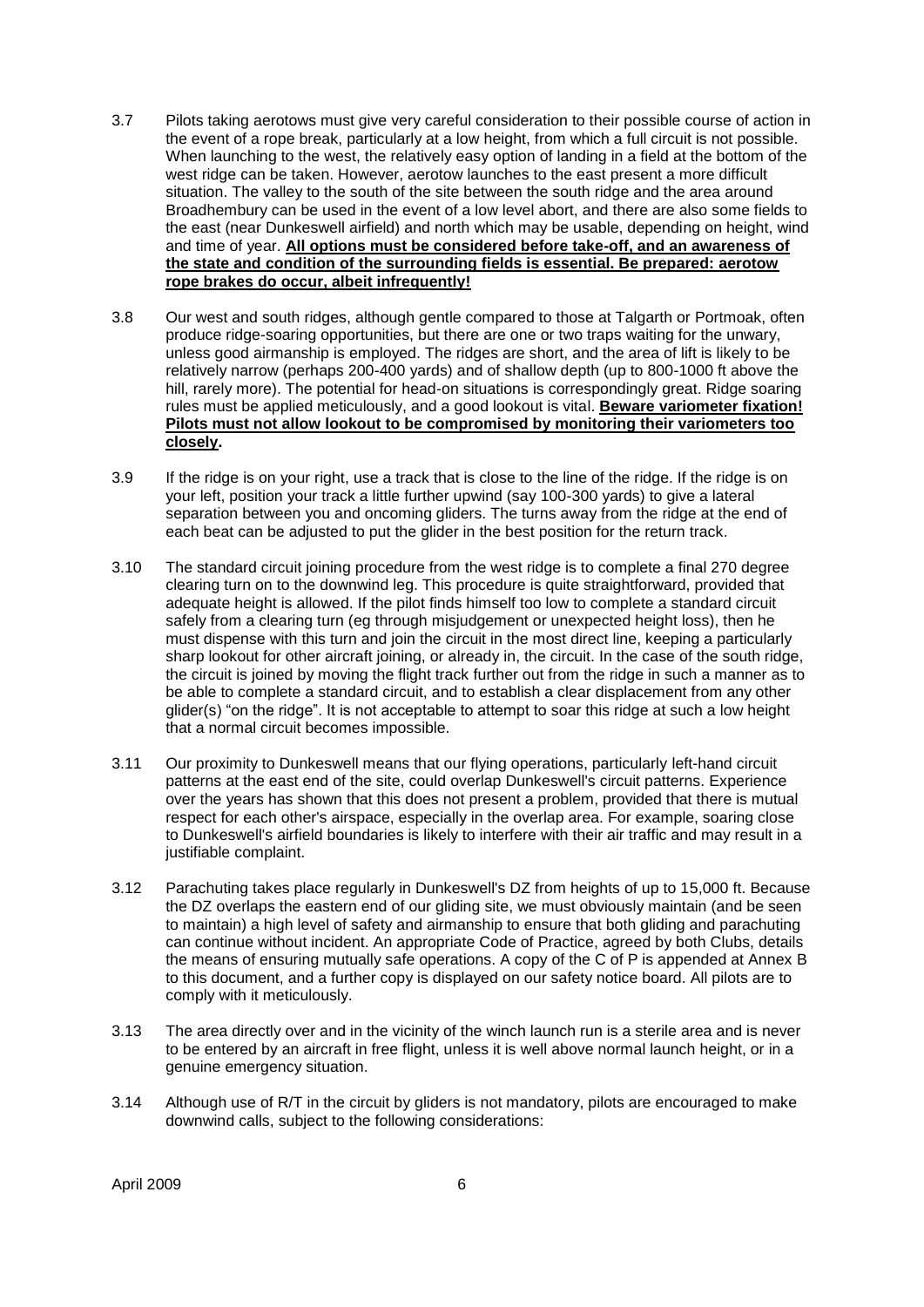- a. Calls must be clear, concise and unambiguous. Example: "North Hill, Alpha Bravo Charlie, downwind, right hand".
- b. A radio call must not be made if it would compromise the safe flying of the glider or the pilot"s lookout.

Downwind calls by tug pilots are mandatory, unless overriding flight safety considerations, or radio unserviceability, dictate otherwise.

3.15 There is no substitute for good airmanship. We can only achieve this by complying with the regulations (both BGA and local), applying forethought and a good measure of commonsense.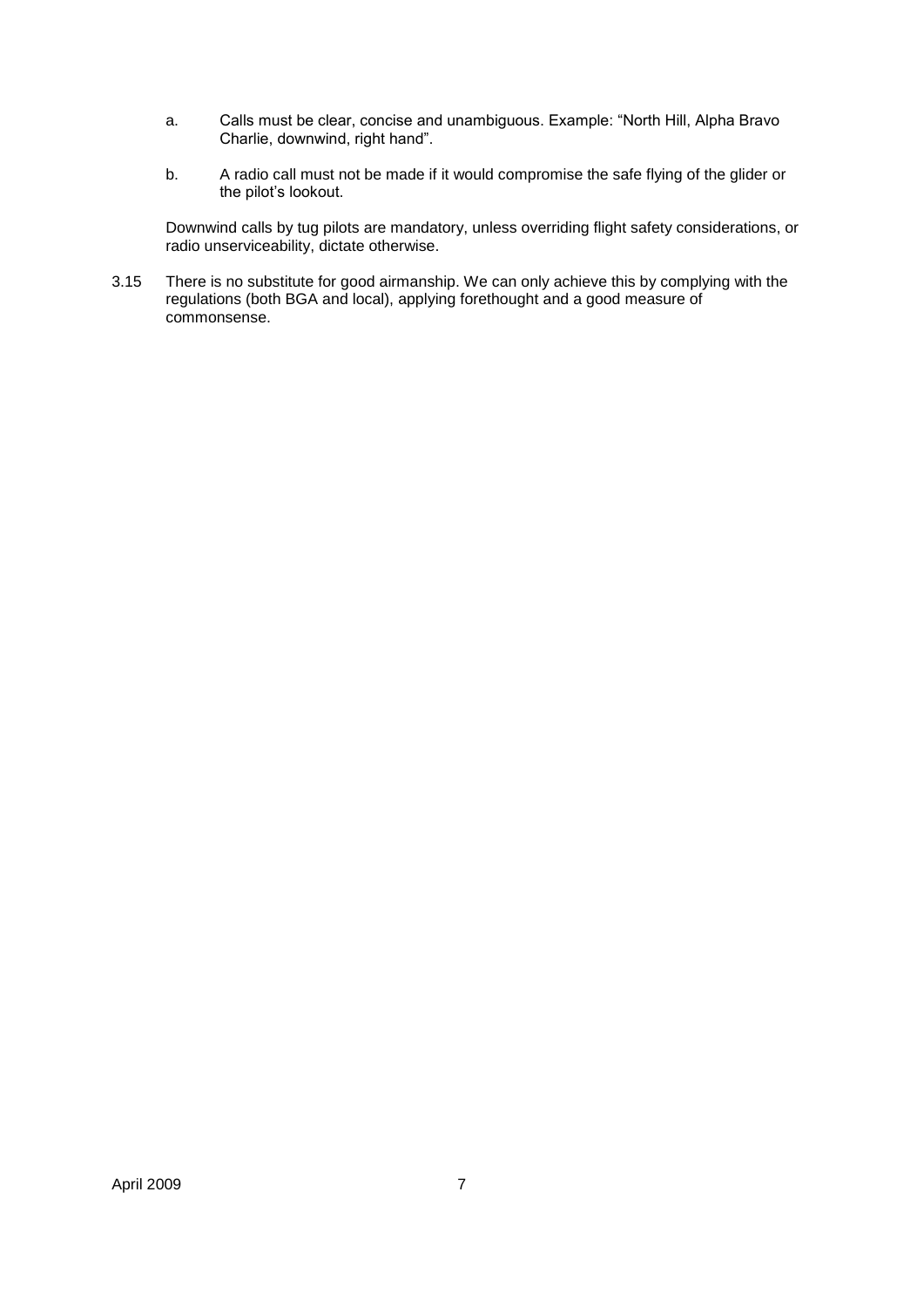#### **4 GENERAL SITE CARE**

- 4.1 The Club's prime asset is the site itself, and this has to be respected and maintained just as much as the gliders, launch equipment and other facilities.
- 4.2 Litter of any kind is unsightly and can be a safety risk*.* Use the rubbish bins provided, or take it home with you. If you see litter, please pick it up. We all have a responsibility to keep the site clean and tidy.
- 4.3 Particular care must be taken over "foreign objects". Short lengths of wire can injure or kill humans and animals and can cause serious damage to ground equipment and aircraft. Large stones may occasionally come to the surface and should be removed to a safe location.
- 4.4 As well as being potentially dangerous, driving vehicles at too high a speed can cause scuff or skid marks to the field, which can take years to recover. Driving too fast can also damage equipment. The tarmac entrance road and other site tracks are expensive to maintain and must be treated with care to keep costs to a minimum. The maximum speed limits are there for a purpose. Please drive slowly and carefully on the site at all times.
- 4.5 Particular care is needed when the surface of the field is very wet. Avoid driving over the areas where the drainage is poor. The grass takes a long time to recover from ruts and skid marks.
- 4.6 On the main winch cable routes, you can, when retrieving cables, help to prevent the formation of barren strips and surface damage by making slight variations (5 - 10 feet) in the line of the track used between the winch and launch points. Within these limits there is no conflict with the requirement to maintain a straight line when cable retrieving.
- 4.7 Please do your bit to help maintain the general tidiness of the site. As an example, at the end of a day's flying, gather up the tyres (used for glider picketing), and place them in the trailer provided for this purpose, so that they do not clutter up the field, and are ready for the next day.
- 4.8 The club house is for the benefit and comfort of all members. A great deal of effort has been spent on improving it. Please help to keep it clean and tidy by clearing up food wrappers, crockery, cutlery, glasses and any other by-products of meals, social gatherings etc. **The club house is a smoke-free zone!**
- 4.9 The Club pays a considerable annual bill for the consumption of electricity. Appreciable savings can be made by switching off unnecessary lights or heaters and also by keeping the clubhouse main door closed on cold days.
- 4.10 The security of the site is vitally important. If you are the last member to leave the site, make sure that all doors to Club buildings are locked, that the burglar alarm is switched on immediately before you close the clubhouse, and that the hangars are secured. As you leave the site, ensure that the main entrance gate at the east end of Wheelbarrow Lane is closed and locked to prevent access by unauthorised vehicles.
- 4.11 If there are sheep on site that have spent the day in the sheep-pen, they must be let out onto the field after flying has finished. This is good animal husbandry and will also keep their owner happy.
- 4.12 Dogs on the airfield represent a considerable potential hazard to safe operations. Owners are held responsible for the custody of their dogs at all at times and must ensure that their pets are kept under restraint. Even a dog that is restrained, but barking or behaving in an undisciplined manner, can be a dangerous distraction. Whilst banning dogs altogether from the airfield may seem too draconian a measure, it may prove to be necessary to prevent an accident. Owners should therefore seriously consider their responsibilities before bringing their dogs onto the site.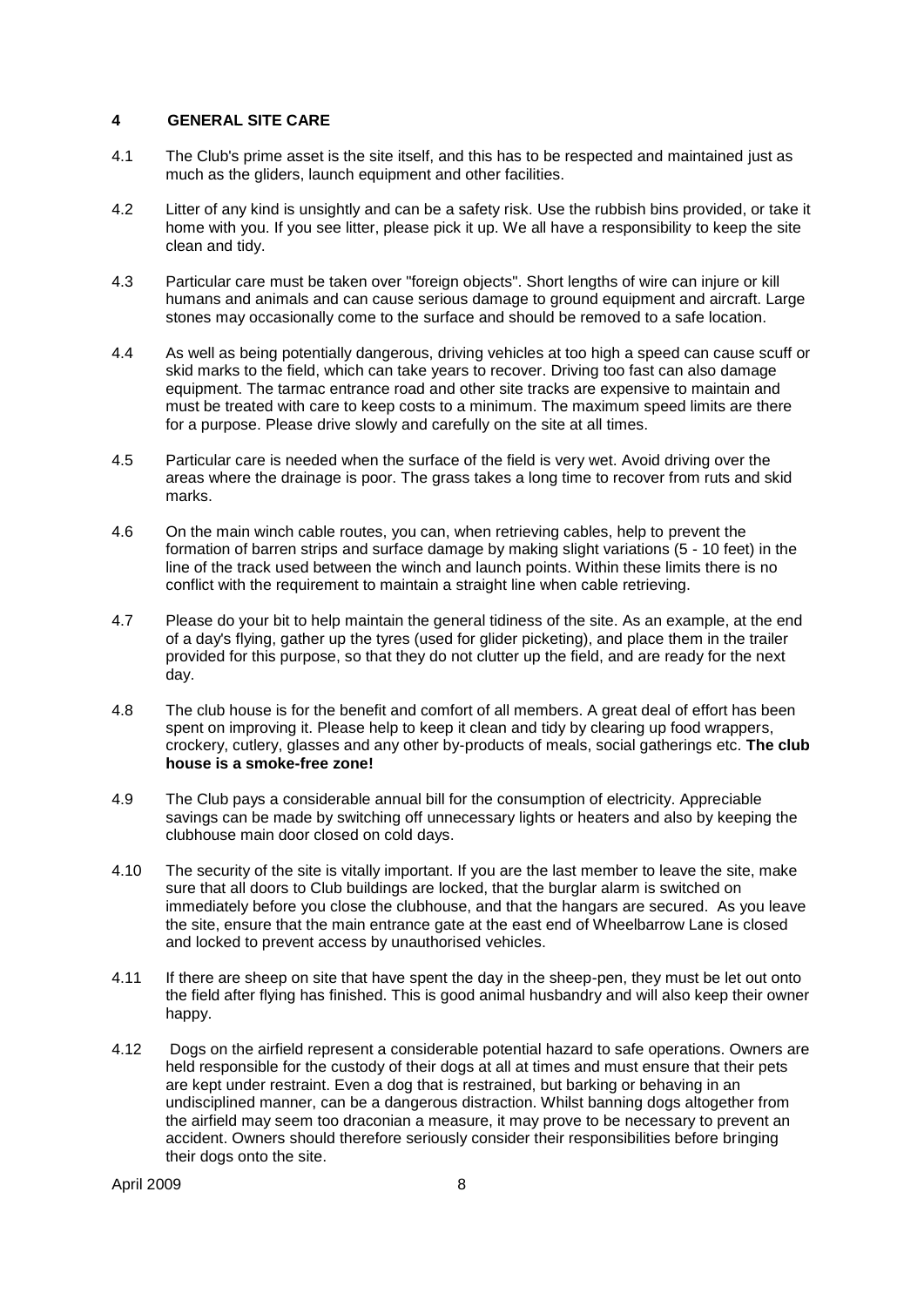#### **5 CARE OF AIRCRAFT, LAUNCH EQUIPMENT AND TRAILERS**

- 5.1 The permission of the Duty Instructor or Instructor-in-charge must be obtained before any Club aircraft are taken out of the hangars or rigged.
- 5.2 Movement of aircraft into or out of the hangars is to be carried out under the supervision of an instructor or other senior club pilot **who has been authorised for the task**. The greatest care must be taken to ensure adequate clearance from other aircraft or items of equipment. Under no circumstances is any attempt to be made to "squeeze" extra aircraft into the hangars at the end of a day's flying. Reduced clearances increase the risk of damage to an unacceptable level.
- 5.3 Aircraft are to be rigged only by members who are authorised to do so and are thoroughly familiar with the rigging procedures. It is very easy to cause unnecessary damage by attempting to rig gliders with insufficient knowledge of what is required. In simple terms, you cannot guess the correct and safe way to rig a glider. The K13 is particularly vulnerable, especially around the wing root fittings.
- 5.4 Gliders must be parked securely at all times on the airfield in such a way as to ensure that they cannot roll or swing. The prevailing **and expected** weather conditions, notably wind strength, direction and gusts, must all be taken into account. If necessary, use extra tyres under the nose and by the tail. The responsibility for moving an aircraft along the launch queue rests with the pilot who is next to fly it. When not in use, aircraft must be parked well clear of the launch point, aligning them crosswind, and secured in the approved manner, as dictated by the weather conditions. **Where applicable, the tail dolly must be removed**. There are differences in the correct way to secure different glider types. **IF IN DOUBT, ASK!**
- 5.5 When ground handling gliders, it is essential that loads are not applied to any part of the airframe that is likely to suffer damage. The tailplane and the trailing edges of the wings are particularly vulnerable. If in doubt, ask an Instructor, senior club pilot or the owner for advice.
- 5.6 If a pilot suspects that damage has occurred to a glider during a flight, or at any other time, (eg due to exceeding limiting speeds, application of extreme control loads, heavy landing, ground loop, faulty ground handling etc), the details must be reported immediately to an Instructor or BGA Inspector before the glider is flown again. Failure to do so could well endanger the life of another pilot.
- 5.7 Every parachute is a potential lifesaver and must be treated with tender loving care! At the end of a day's flying, club parachutes must be retrieved, placed in their protective bags, and returned to the club's parachute cupboard. The last P1 to fly an aircraft is responsible for transferring the parachute/s from his glider to the cupboard. The Duty Launch Marshal is responsible for the retrieval of any parachutes placed in the Launch Point Vehicle. **Notwithstanding the individual responsibilities set out here, it is incumbent on all members to ensure that parachutes are handled correctly at all times, and stored properly when not in use**.
- 5.8 **Tractor driving, cable towing, glider retrieving, and winch operations are to be undertaken only by club members who have received adequate training and have been authorised to do so**. Only club members who have a thorough knowledge of all the relevant operational, technical and safety procedures necessary for cable towing and retrieving may give tractor and landrover driving instruction. The vehicles we use are heavy, powerful, and therefore potentially dangerous. **Exercise great caution, particularly when other people are nearby**. When stopping, immediately disengage gear and apply parking brake (or keep foot brake applied if no handbrake fitted), even if you are about to move off again imminently. When parking, leave the vehicle suitably immobilised (ie out of gear and with parking brake on, or in gear, if no parking brake fitted). **A new member deemed competent to drive these**  vehicles must be so authorised by a club instructor, normally with an appropriate signed entry in his training card and/or rating card.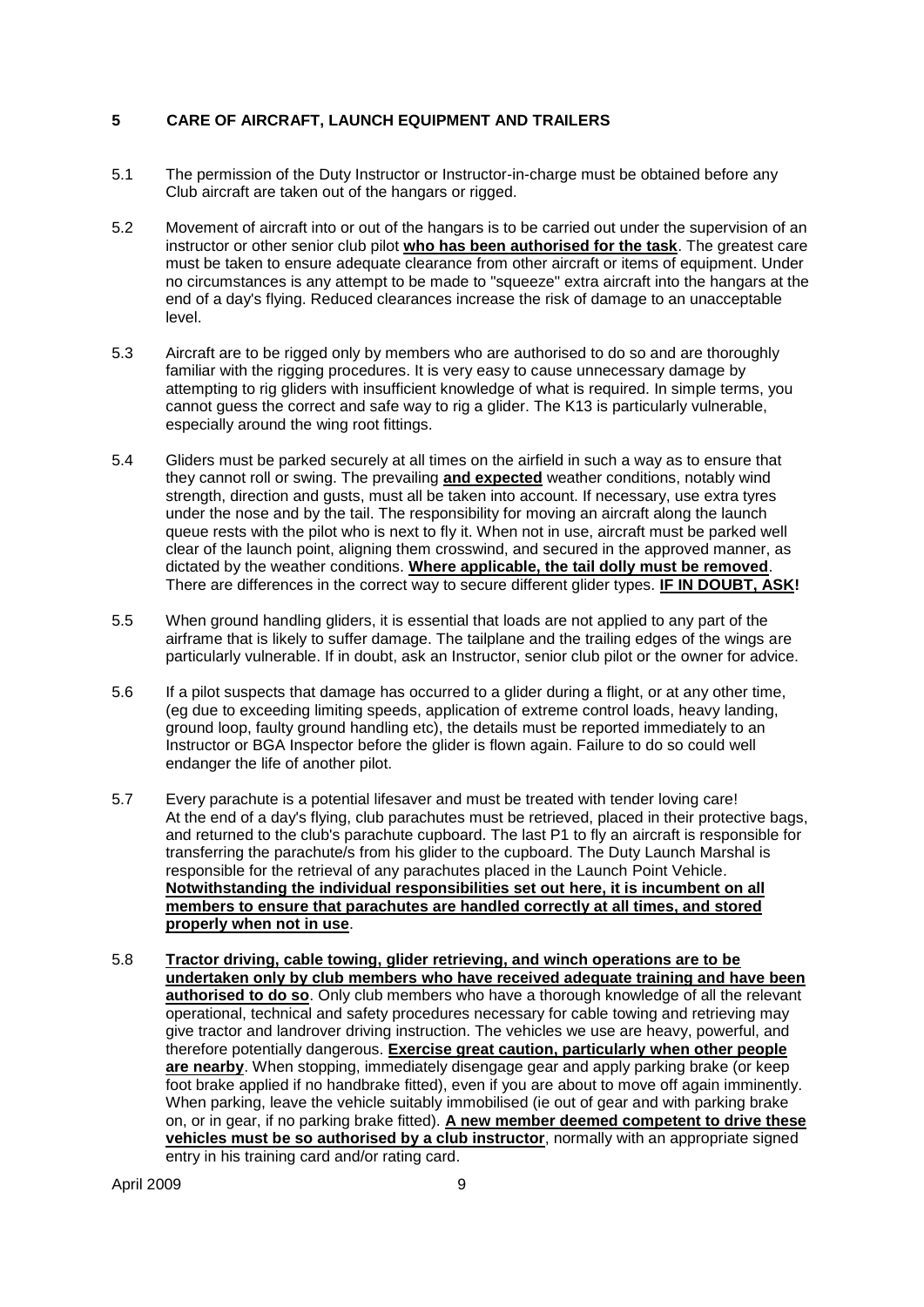5.9 Winching instruction may be given only by experienced winch drivers who have been authorised to do so. When a member is considered competent to drive the winch solo, **a senior flying instructor or a senior winch instructor will record his competency formally with a signed entry in his Rating Card**.

#### 5.10 **Only those Club members who hold a full driving license are permitted to operate the winches or to drive any of the club vehicles, including the retrieve "buggies". This regulation also applies to private vehicles.**

- 5.11 Before each day's flying operations, the winches, landrovers and tractors must be checked thoroughly for fuel, oil, coolant and also battery and tyre condition. An inspection for obvious signs of damage is essential. Check that wire cutters, splicing equipment, and a supply of ferrules, are stowed on the winches.
- 5.12 The Launch Point Vehicle (LPV) must undergo a Daily Inspection before it is moved. The charging lead must be disconnected. A loud buzzer will sound if the ignition is switched on before disconnection! It must first be driven from the equipment hangar to the clubhouse, where the parachutes must be stowed in the overhead racks. It must then be driven to the chosen launch point, and parked with the handbrake applied and the ignition off. The telephone cable must be connected to the nearest point, and a communication check with the winch carried out ASAP. The windsock must be clipped onto the swivel at the end of the pole and the pole raised and locked into position by means of the fixing mechanism at the bottom. Once the Duty Instructor has decided on the card colour for the start of flying, a flag of that colour must be run up the pole, together with the parachute warning flag, if applicable. The master switch in the log keeper"s position must be switched on. This will be indicated by the illumination of a red warning light. The telephone will not work if this is not done!
- 5.13 When flying has ceased, the above operations are to be completed in reverse order. On no account must the LPV be driven with the windsock pole erect. The warning buzzer will sound if this is attempted. When the LPV is returned to its parking position in the equipment hangar, it must be driven forwards into the hangar slowly and carefully adjacent to the south wall until alongside the wall-mounted charging lead, which must then be plugged into the LPV. The last action is to ensure that the master switch warning light in the log keeper"s position is off.
- 5.14 The winches must always be towed at a low speed which will not cause pitching loads on the towing brackets, or cause control difficulties. When major items of ground equipment are moved out of and back into their parking locations in the old hangar and the adjoining shed, it is **mandatory** for a second person to be present to observe and assist with the manoeuvres. Whenever a winch is attached to and detached from the towing vehicle, it is advisable for a second person to be present to ensure safe operation. It is preferable to use the **Massey 65 for winch towing**. In the winter, the John Deere may also be used.
- 5.15 **The safety chain/cable must always be attached to the winch towing vehicle**, in the approved manner, even for the shortest of distances.
- 5.16 After positioning, the winch must be secured by applying the brakes (or the wheels chocked), lowering the tow bar jacking mechanism and extending the front stabiliser legs. Operators must ensure that the two "A" frame linkage arms are transferred from the parked position onto the control arms ready for winching operations, and apply the drag brakes. A safety barrier must be erected at the rear and sides of the winch.
- 5.17 The Landrover is the preferred vehicle for cable retrieving. If circumstances require the use of a tractor for this purpose, and whenever a tractor is used for any other purpose, only the driver must be on board. If a tractor is to be used to retrieve a single-seat (or solo two-seat) glider from a landing at some distance from the launch point, it will usually be necessary for a second person to accompany the driver. In such a case, **the accompanying person must make his way to the glider on foot**. **The carriage of passengers in the rear of a**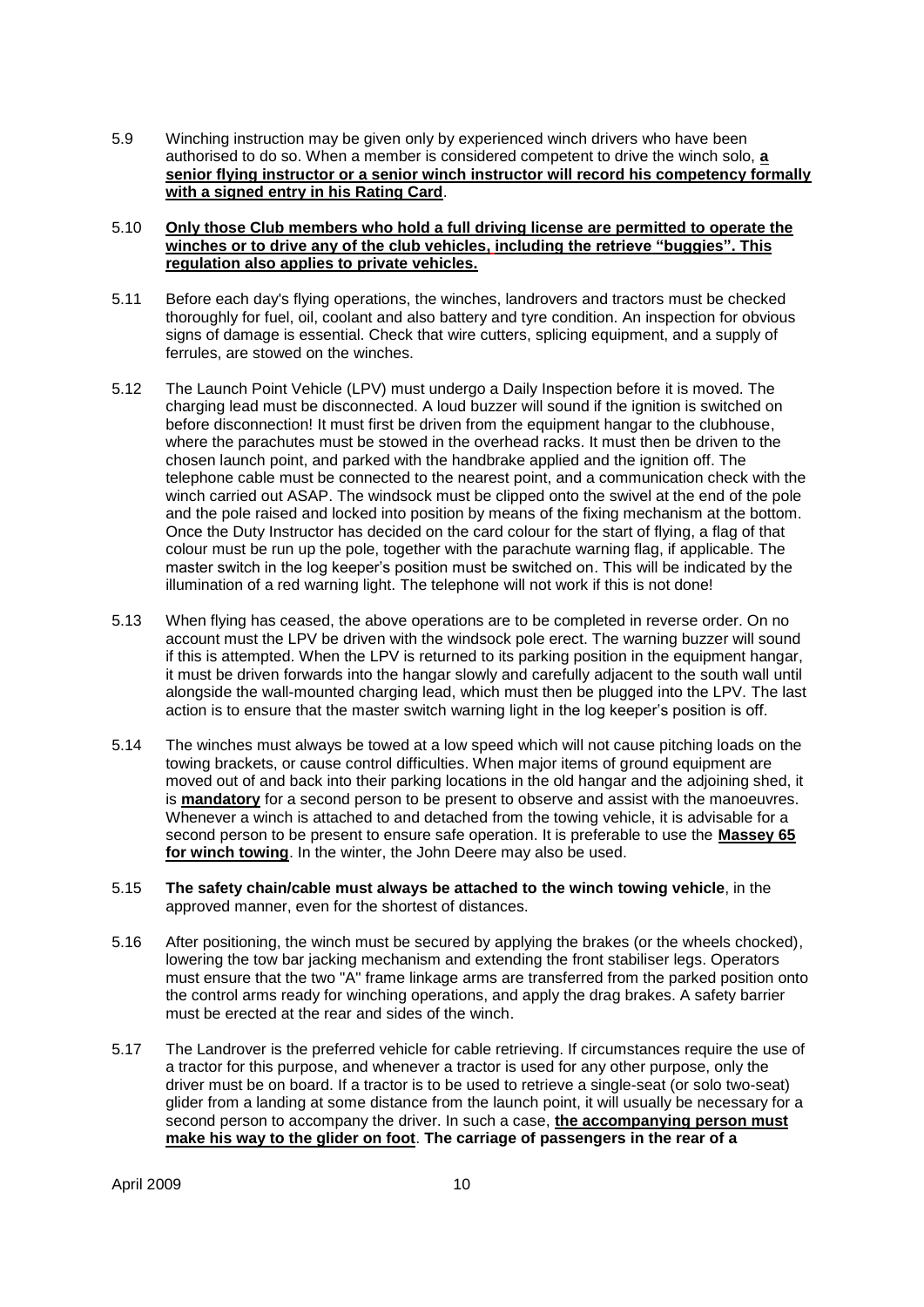#### **Landrover while engaged in cable retrieving is strictly forbidden, as is joy-riding in any vehicle.**

- 5.18 It is important that the launch cables are towed out from the winches to the launch point in a straight line to avoid the risk of cables becoming entangled. However, some minor deviation is permitted - see Section 4, paragraph 4.6.
- 5.19 The use of a towing weak link to connect each cable to the retrieve vehicle is **mandatory**. At the end of each retrieve, the cables are detached by the operation of a lever in the Landrover's cab. Should it be necessary for the cables to be detached manually (eg because of a malfunction of the automatic mechanism, or because, exceptionally, a tractor is being used), then this must not be done until the retrieve driver indicates that it is safe to do so. Furthermore, it is the **retrieve driver"s responsibility** to ensure that both cables have been detached from the vehicle before he drives off.
- 5.20 If, during a cable retrieve, one of the towing weak links should break, the cable must not be re-attached to the retrieve vehicle, until the winch driver verifies that it is safe to do so.
- 5.21 The winch driver must ensure that the drag brakes are applied whilst cable retrieving is in progress.
- 5.22 Before commencing each launch, the winch driver must check that the launch cable and winch is clear of obstructions and people. Both cabin doors must be closed to ensure that the driver (and trainee driver, if applicable) are shielded from the live cable drum.
- 5.23 If, after a break, the cable has been pulled through the paying on mechanism, care must be taken to ensure that the cable is threaded through the pulleys correctly, and that the position of the pay-on "A" Frame is aligned to the position of the cable on the drum. Cable repairs must be made in the approved manner (see Ground Support Manual for details). Failure to follow the correct procedure in either case may cause damage that can be very expensive to repair.
- 5.24 Glider trailers may be parked either in the area alongside the tug hangar*,* or on the designated parking strip running along the southern perimeter track. Trailers on this strip should be parked with their towbars as close as possible to the perimeter track, so as to leave adequate space between the rigging area and the launch line.
- 5.25 Trailers should be braced securely, if necessary with tie-down cables, and wheels chocked to prevent movement in strong winds. Make sure that your trailer cannot swing and cause damage to someone else's trailer!
- 5.26 When launching is taking place from the east (clubhouse) end of the site, trailers are to remain in their parked positions. Trailers must not be parked, even temporarily, alongside the north fence/hedge opposite the clubhouse. When launching from the northeast corner, gliders being moved from the trailer rank to the launch point must first be moved down the field until adjacent to the club house, and thence directly across the field to the launch point, **having first checked that the circuit is clear!**
- 5.27 When operating from the west end of the site, gliders must not be rigged by the main trailer park adjacent to the caravans, nor must rigged gliders be parked in this area. This is to avoid the risk of damage in the event of the cable falling across this area during winching operations. In these circumstances, the following procedures must be strictly applied:
	- a. Trailers must be towed to the west end of the site for glider rigging.
	- b. Whilst rigging at the west end of the site, trailers must be parked well clear of launching and cable retrieving activities. It may also be necessary to align trailers into wind to avoid the risk of damage due to rigging in strong crosswinds.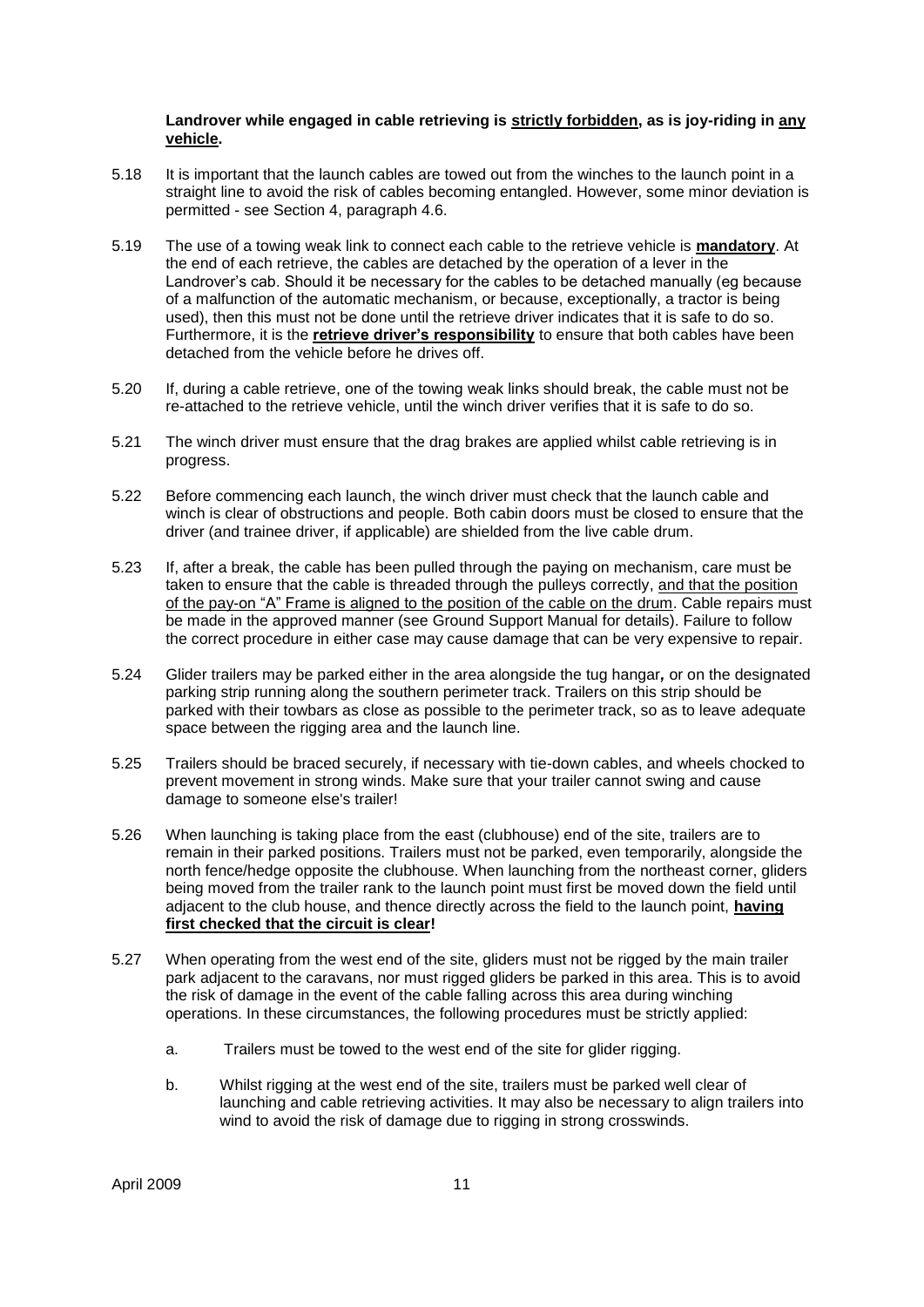- c. Should the need arise to park rigged gliders at the east (clubhouse) end, they must be parked only in an area immediately adjacent to the north side of the club house, extending east as far as the hard standing outside the main hangar.
- 5.28 There is much rough ground on the site, so trailers must be towed carefully and slowly to avoid damage. Towing routes must be kept well clear of operations.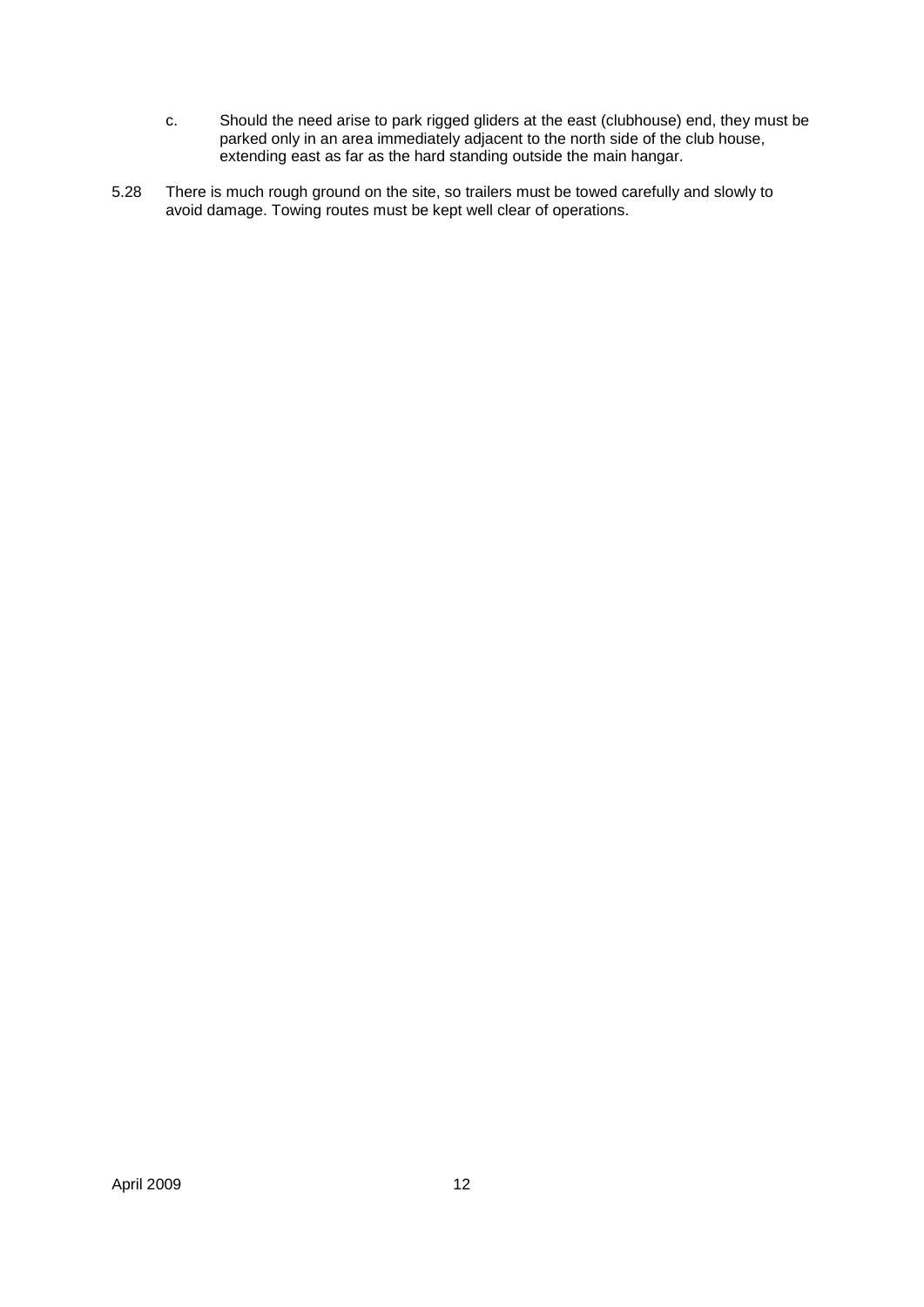#### **6 GLIDER DAILY INSPECTION PROCEDURES**

- 6.1 Each aircraft is to be given a Daily Inspection (DI) **before its first flight of the day**. The inspection may only be carried out by a **suitably authorised club member**, and authority to conduct DIs may only be given by a BGA rated Instructor or Inspector.
- 6.2 **The DI is to be completed in accordance with the detailed instructions contained in the Club"s DI Manual, copies of the relevant extracts of which are carried in each glider.** Completion of the DI is to be recorded in the glider"s DI Book (a BGA publication), which must also be used to record any minor defects and/or unserviceabilities that may arise **during a day"s flying operations**.
- 6.3 The instructions contained in the following sub-paragraphs are additional to those contained in the DI Book, and apply equally to both club and private aircraft.
	- a. The fuselage check must include a **functional check of the wheel brake**, where fitted. If the wheel brake is found to be inoperative, then the glider must be declared unserviceable. The only exception to this rule is in the case of a glider fitted with a front fuselage skid.
	- b. **The use of energy absorbing cushions is mandatory**. It is a part of the DI to ensure that they are placed in the aircraft cockpits.

## **THE GOLDEN RULE: IF IN DOUBT, ASK!**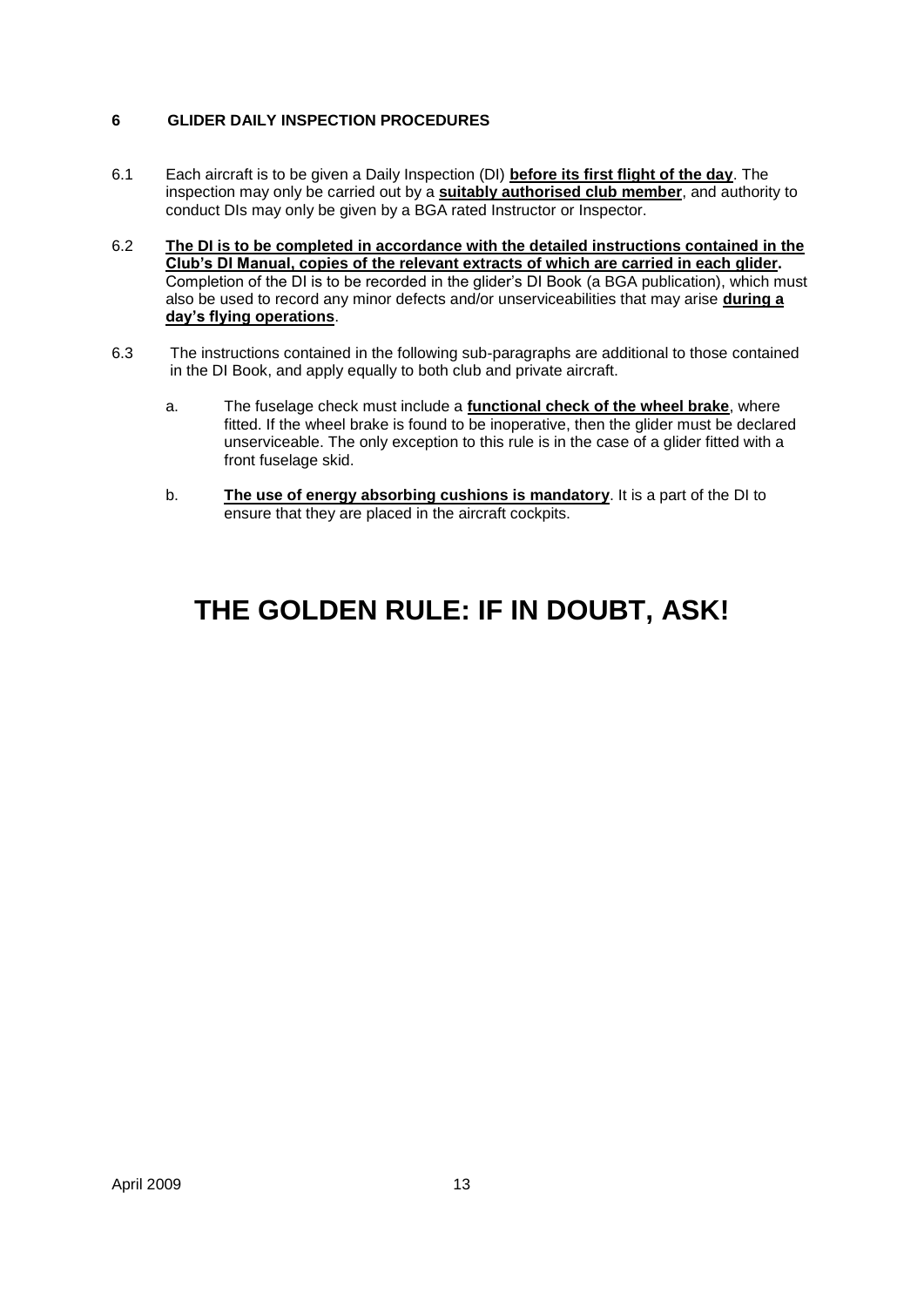#### **7 AUTHORITY FOR FLYING AND LAUNCH POINT CONTROL**

7.1 Whilst the Club CFI has overall responsibility for all matters involving and affecting flying that takes place at North Hill, the Duty Instructor or Instructor in Charge has direct control of site operations during his period of duty. **The standard periods of duty for the Duty Instructor are the same throughout the year**. They are:

Morning: 8.30 to 13.00

Afternoon: 13.00 to 17.30

#### **IT IS OF THE UTMOST IMPORTANCE THAT THERE MUST BE A DESIGNATED INSTRUCTOR IN CHARGE AT ALL TIMES WHILE FLYING IS IN PROGRESS. WHENEVER THE INSTRUCTOR IN CHARGE RELINQUISHES HIS DUTY, HE SHALL HAND OVER FORMALLY TO ANOTHER INSTRUCTOR. SEE ALSO PARAGRAPH 1.2 UNDER "GENERAL RULES".**

- 7.2 The decision to start the day"s flying operations will be made by the Duty Instructor or Instructor in Charge, based on the prevailing and expected weather conditions. He will also decide the launch direction and will liase with the Duty Launch Marshal over the launch procedures to be used. The instructor will contact Exeter ATSU to report the start of flying at North Hill and request information on operations by Dunkeswell Parachute Club. If the Instructor concludes from that information, or indeed in any other way, that parachuting will or may take place, or is already taking place, then he must ensure that the appropriate warning sign is displayed at the launch point. If in doubt, he must assume that parachuting is taking place, or soon will be.
- 7.3 The Duty Instructor or Instructor in Charge will also decide which aircraft shall be rigged and flown and may also limit the number of gliders at the launch point or in North Hill airspace at any one time (usually due to weather conditions or numbers of members present).
- 7.4 If weather conditions deteriorate during the day, the Duty Instructor or Instructor in Charge shall decide whether any gliders should be picketed, or returned to the hangar.
- 7.5 At the start of the day"s flying, the Duty Instructor or Instructor in Charge will decide the minimum card rating for solo flying. He is to monitor the weather conditions throughout his period of duty. If and when conditions change, he is to change the card rating to suit. The corresponding coloured signal will be displayed on the Launch Point Vehicle. Members with a lower rating than that shown will normally have to fly dual. Exceptionally, on a case-by-case basis, this rule may be relaxed (see page 20, paragraph 10.6).
- 7.6 The Duty Instructor or Instructor in Charge will report to the CFI, Deputy CFI, or Safety Officer, any accident or incident relating to flying or operational safety which occurs during his period of duty. **He is to undertake all further reporting action, until relieved of this responsibility by a competent person**.
- 7.7 The Duty Launch Marshal (DLM) is directly responsible to the Duty Instructor and has the authority to control launch point operations, in close liaison with the Duty Instructor. The DLM"s duties are set out in detail in Section 8.
- 7.8 The Duty Instructor shall ensure that cars are parked well clear of the launch point, so as not to hinder smooth and safe launch operations. This includes the areas where gliders are rigged and de-rigged.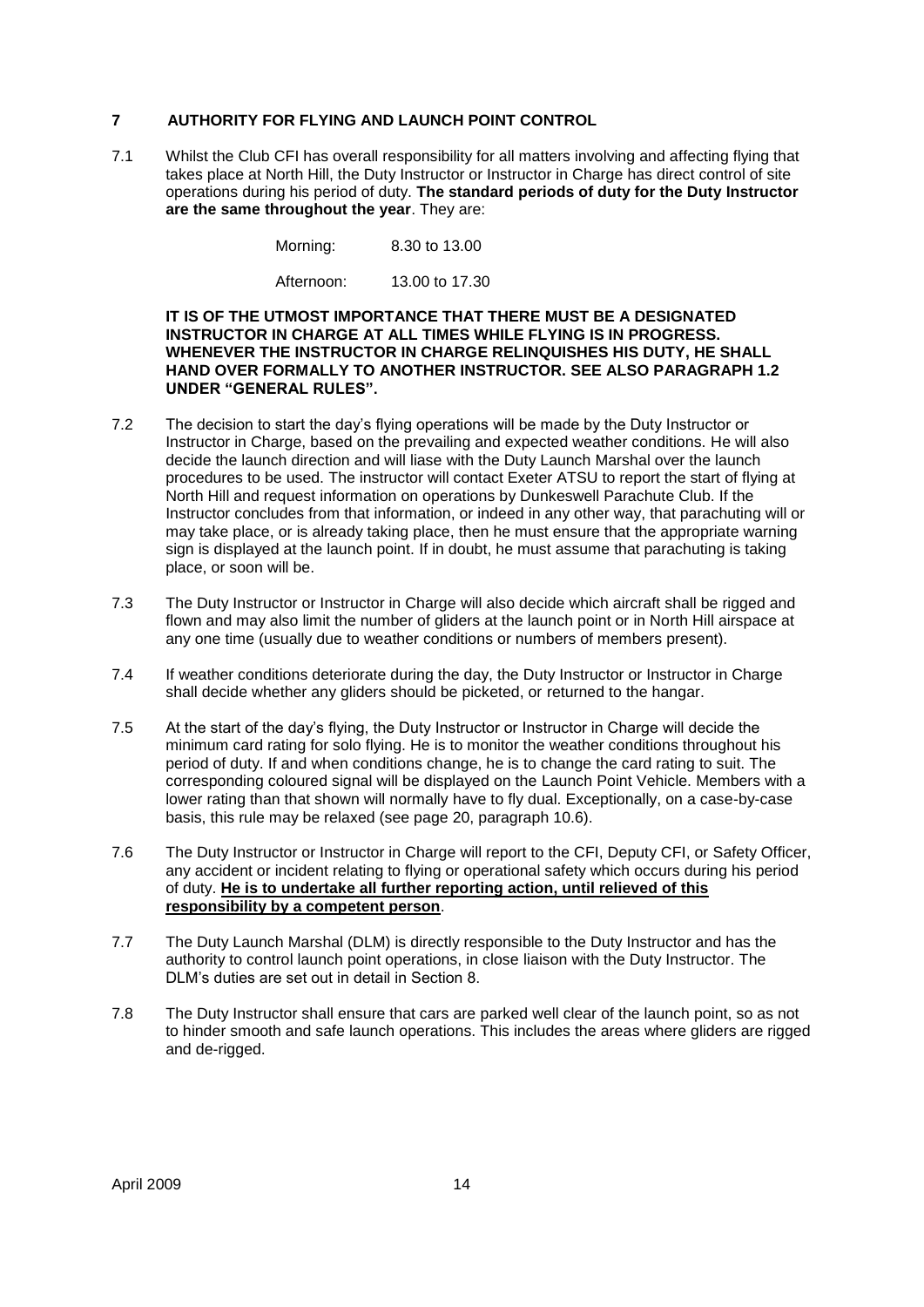#### **8 LAUNCH MARSHAL DUTIES**

8.1 The Duty Launch Marshal (DLM) is responsible for ensuring efficient and safe launch procedures, in close liaison with the Duty Instructor . It is, therefore, important that the DLM arrives on time in order to discuss the day's operations with the instructor. **The duty times are the same as those for the Duty Instructor, and are the same throughout the year**. They are:

Morning: 8.30 to 13.00

Afternoon: 13.00 to 17.30

Without a DLM, the ability to ensure safe and efficient operations will be impaired. Any DLM who is unable to get to the club for his designated spell of duty must, therefore, arrange a replacement. The following paragraphs list the DLM"s main duties.

- 8.2 On arrival, discuss launch direction, winch and take-off points and likely weather conditions with the Duty Instructor. Ensure that any sheep on site are penned securely.
- 8.3 Ensure that winches and tractors are serviceable and have adequate fuel. Arrange positioning of the winches, Launch Point Vehicle, and safety fences. Check that the launch telephone system is fully functional and that the laptop computer for flight logging is set up in the Launch Point Vehicle.
- 8.4 Agree car parking and glider rigging areas with the Duty Instructor and brief members accordingly before flying takes place.
- 8.5 Arrange cable and weak link inspections and arrange replacement or repair as necessary.
- 8.6 Arrange winch and tractor drivers" rotas and appoint a responsible log keeper. Keep these under review during the period of duty.
- 8.7 Establish and maintain appropriate launch queue procedures in liaison with the duty instructor.
- 8.8 Maintain efficient launch procedures by making sure that:
	- All concerned know which glider is the next one to launch.
	- Pilots are ready in advance of receiving cables.
	- Cables are disconnected and weak link strops recovered from the retrieve vehicle promptly and safely. NB: The cables are usually disconnected automatically by the use of a driver-operated release mechanism. If this should fail (and only then), the cables will have to be released manually. See also paragraph 5.18 above.
	- Cables are carried out to gliders quickly, with correct weak links, and connected to gliders in the pre-determined sequence.
	- A launch signaller and wing tip holder are on station.
	- Ensure that there is close coordination between winch and aerotow launch lines by all means available. The proper use of radio communications is the best tool for this purpose.
- **8.9 Safety is a crucially important element of the DLM"s supervisory responsibilities, requiring close and continuous attention. His task in this regard extends well beyond the immediate vicinity of the launch area. He must keep a close watch on ramblers, visitors, children, dogs etc, enlisting the support of other club members as necessary**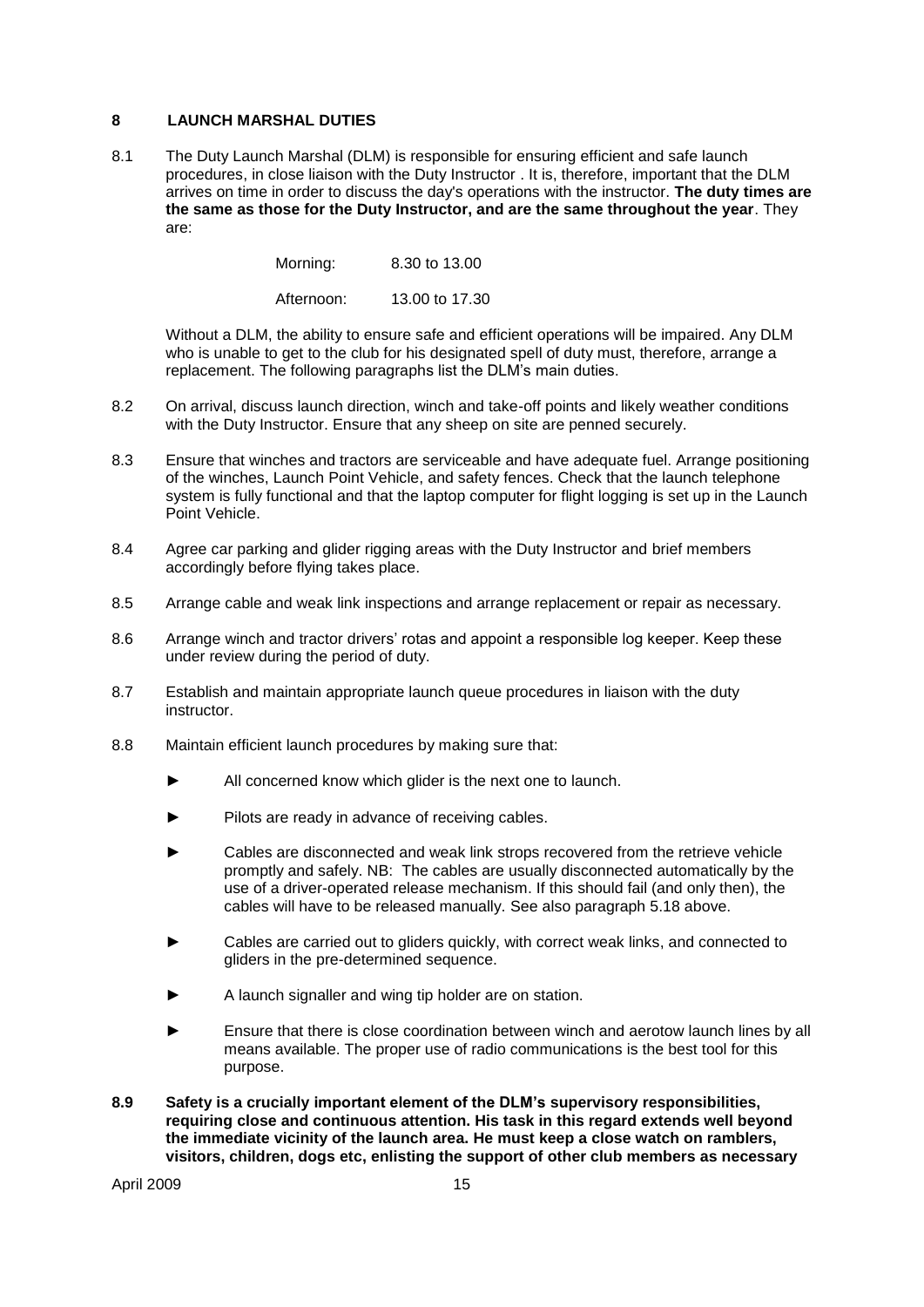#### **to nip any potential problems in the bud. If he considers that a dangerous situation might develop, he must stop operations and only continue when he is satisfied that it is safe to do so.**

- 8.10 Subject always to the Duty Instructor's approval, the DLM may fly during his period of duty, provided that he arranges for a suitable deputy to take over from him. However, too many changes are discouraged, as this may disrupt the smooth flow of operations and could lead to confusion over who is on duty.
- 8.11 Any transfer of the DLM"s responsibility, whether temporary, or for a prolonged period (eg morning/afternoon handover), must be accompanied by a full brief on current and planned operations, and the duty instructor must be informed.
- 8.12 At the end of flying, the DLM must liase with the Duty Instructor in overseeing the close down procedures by ensuring that:
	- All concerned know how many launches are left.
	- The winch and tractor drivers know what is happening.
	- There is proper co-ordination of the parking of gliders and winches and the stowage of equipment.
	- The launch point area is left in a tidy state with tyres stowed in the trailer provided for that purpose, and the trailer removed to the old hangar.
	- The sheep are released from the sheep-pen AFTER the last landing.

**The DLM"s job is an important and responsible one, and to do it properly, he will need the full and willing co-operation of others. It is up to him to make sure that he gets it! Club Members will be expected to help him by accepting a share of the ground tasks when requested. It is also very important that pilots anticipate their turn in the launch queue in good time to keep the launch procedures running efficiently. Pre-flight checks should be completed before the cable is available.**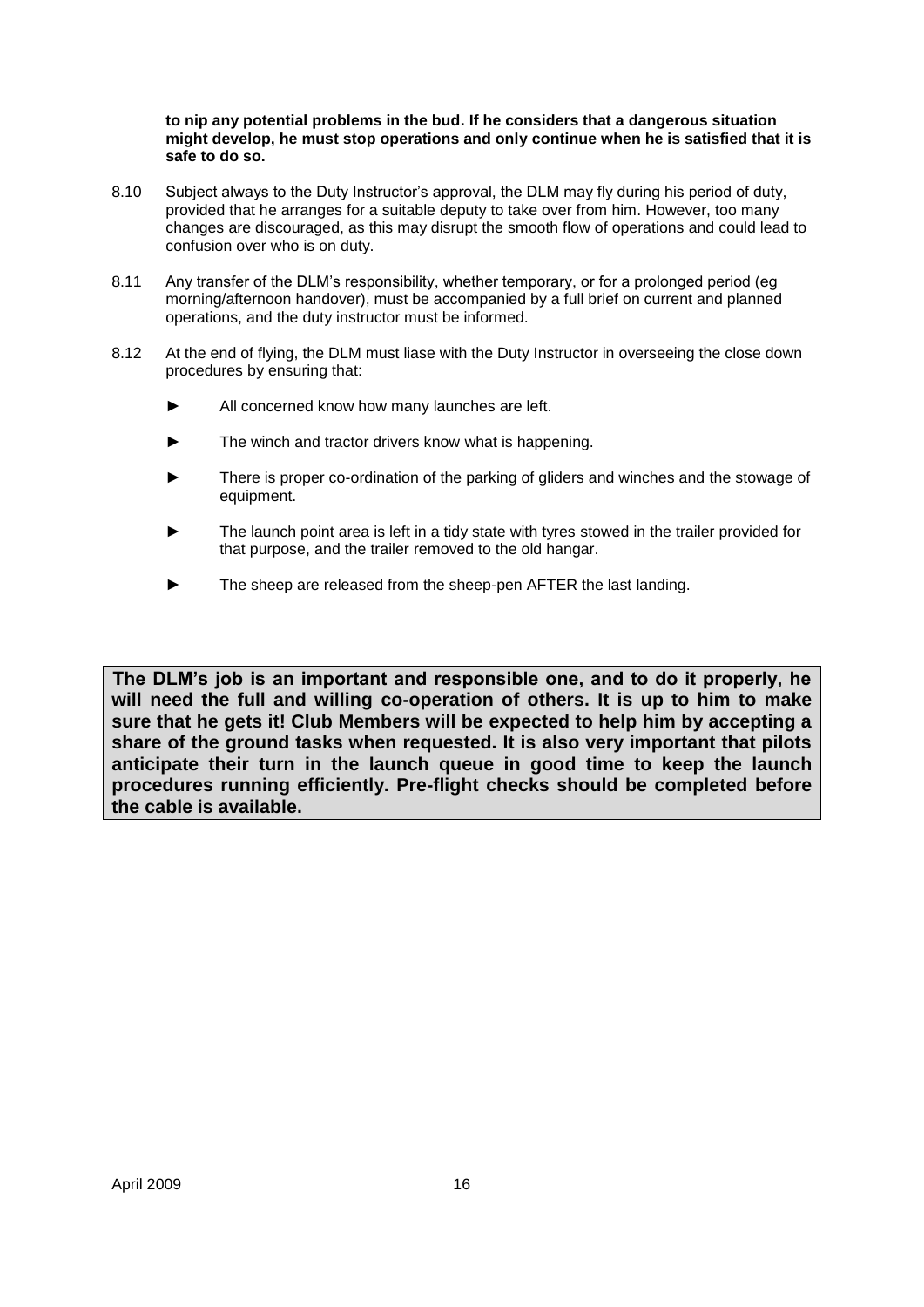#### **9 LAUNCH PROCEDURES**

- 9.1 Before winch launching starts, the communication line must be checked to ensure that the winch driver and launch control can hear each other clearly. The VHF base set must be switched on and checked.
- 9.2 The airfield must be cleared of obstacles. These include tyres that may have been left uncleared from the previous day's activities, and sheep, which must be penned in the enclosure on the south side of the airfield.
- 9.3 The launch cables are to be pulled out from the winch to the launch point in a straight line, the retrieve vehicle aiming for and stopping a suitable distance short of the cone markers, the positioning of which shall be determined by the Duty Instructor/Duty Launch Marshal in accordance with standard operating procedures applicable to the launch point in use.
- 9.4 Before the first launch, the drogue parachute assembly (shock rope, weak link, shackles etc) must be examined for security and condition. The drogue lines should not be tangled and other items should be replaced if at all suspect.
- 9.5 Before aerotow launching starts, R/T communication must be established between tug and LPV.
- 9.5 Flight recording (log-keeping) is a legal requirement, as well as being essential for the collection of flying fees and compilation of Club statistics. It is important that the log-keeper has sufficient experience and knowledge to perform the task effectively. To this end, it is advisable that newer Club members should have completed a minimum of 25 launches, to ensure that they acquire a basic knowledge of launch procedures, before carrying out logkeeping duties unsupervised.
- 9.6 The primary method of flight recording is based on a computer programme accessed via a laptop computer. The programme enables details of gliders, pilots, launch types, take off and landing times etc to be recorded quickly and easily, and afterwards extracted with equal ease; but it is essential that the log-keeper has received thorough training to avoid errors and/or time delays. A set of notes and user instructions relating to the use of the computer is published in the Club"s Ground Support Manual. Should the computerised system fail for any reason, and until it is reinstated, flight recording must be accomplished by reverting temporarily to the back-up system of a standard paper logbook, using hand-written entries. If this back-up system is used, then it is vital to record all information accurately and clearly, using block capitals throughout. The following details must be recorded:
	- a. Day and date.
	- b. Surname and initials of each pilot.
	- c. Take off and landing times, and flight duration, using the clock in the Launch Point Vehicle to ensure continuity.
	- d. For aerotowed launches, details of both the tug aircraft and the glider on succeeding lines, bracketed to indicate an aerotow.
	- e. Landing and takeoff times of visiting aircraft.
	- f. Log-keeper"s signature down the left-hand column of each page against the launches that he has recorded.

Acquisition of the necessary skills to operate the computerised flight log is an acceptable alternative to winch driving as a prerequisite for the issue of a Red Card (see Annex C B).

9.7 Before requesting a launch, each pilot must carry out a pre-flight safety check.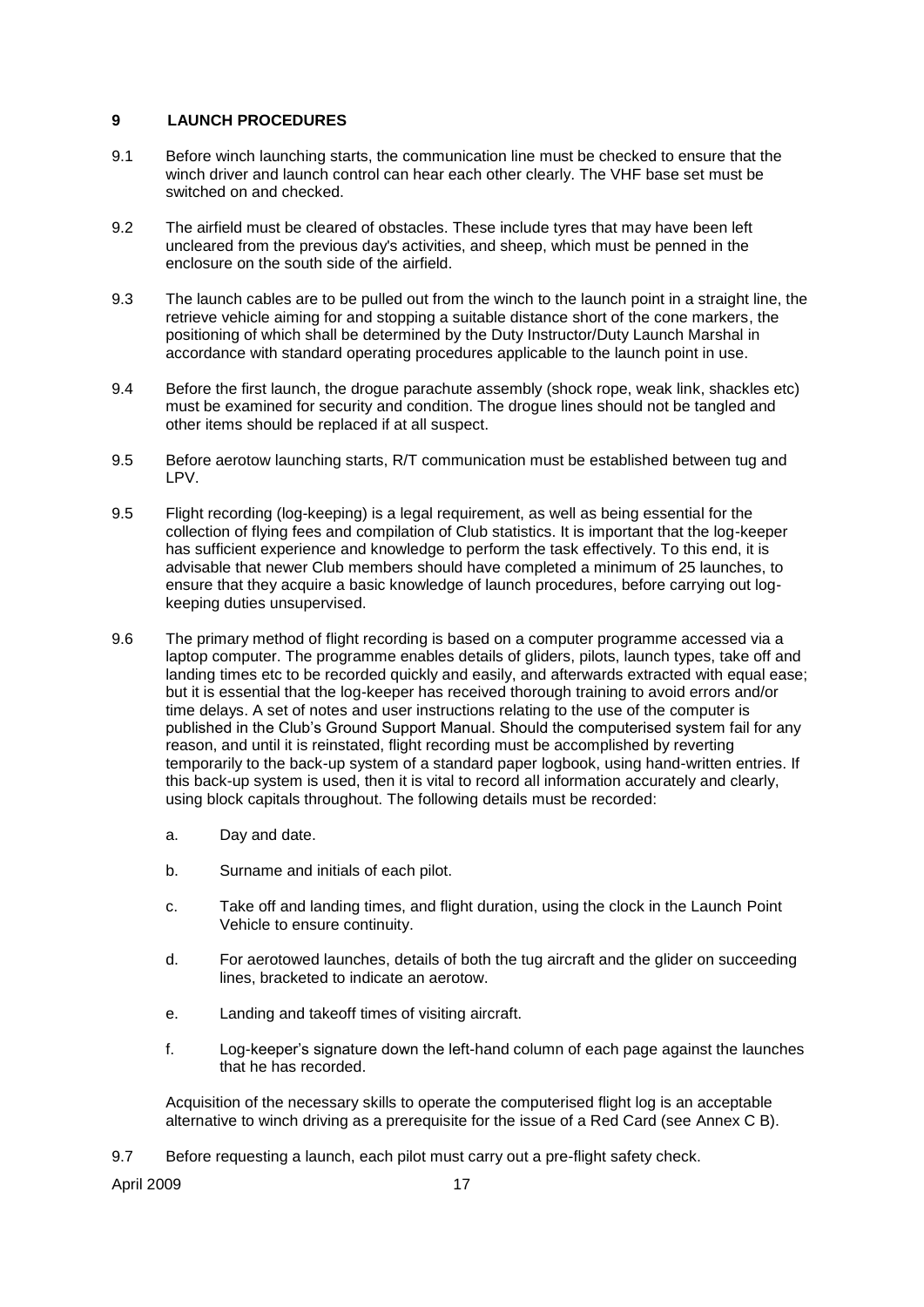**NOTE** It is best to carry out some checks before getting strapped in, especially for control surfaces that are not visible from the cockpit, and also for ballast. A previous pilot may have left ballast weights in the cockpit. Moreover, if additional ballast is needed, now is the best time to place it in the glider, rather than having to get out again during the pre-flight cockpit checks.

When settled in the cockpit, run through the internal pre-flight checklist using the standard BGA procedure, represented by the mnemonic **CBSIFTCBE**. Make sure that you check and do not just go through the motions!

- **C Controls**: full, free and correct sense of movement of all control circuits and surfaces (but see NOTE above for those surfaces not visible from the cockpit).
- **B Ballast:** cockpit load within placard limits, including weight of parachute(s), and extra ballast in the form of weights, which must be well secured. Take other items of equipment into account, such as oxygen equipment, if carried.
- **S Straps**: fastened with correct adjustment. Check that harness is not fouling or limiting movement of any controls.
- **I Instruments**; no broken glass or other signs of obvious damage. Readings zero or set as appropriate (eg altimeter). Turn electric instruments on (radio, variometer etc).
- **F Flaps** (where fitted): set for take-off.
- **T Trim**: For winch launch set for the approach speed appropriate for the conditions of the day. For aerotow - set for the anticipated speed of the tow .
- **C Canopy**: closed and locked.
- **B Brakes**: check operation of airbrakes, then close and lock.
- **E Eventualities**: consider range of available options in the event of a launch failure (winch or aerotow as appropriate). Think about the various possible causes for launch failure/abandonment (cable break, power failure, wing drop, obstructions, wasp in cockpit etc). **Hand to be firmly on the cable release**.

9.8 The glider's cable release mechanism must be checked before its first flight of the day. The check must ensure that the cable will release both by manual operation under tension and automatic over-ride (back release).

- 9.9 The process for initiating each winch launch safely and efficiently is as follows:
	- a. The pilot must ensure that all pre-fight checks (and briefings in the case of instructional flights) are completed before the cable becomes available, in order to avoid unnecessary delays.
	- b. The pilot is also responsible for assessing launch safety by carrying out a lookout around, above and ahead of the glider, and also for monitoring the movement of any other aircraft in or near the circuit that may require the launch to be delayed.
	- c. With all checks completed, and the glider's wings held level, the pilot will ask for the cable to be attached. It is the pilot's responsibility to ensure that the correct cable weak link has been provided to launch the glider (see note at the end of this section for some basic information on this). Acceptance of the cable for attachment is an indication that the glider is ready to be launched. During the subsequent signalling procedure the option remains for the pilot to abandon the launch by operating the cable release, should any problem occur.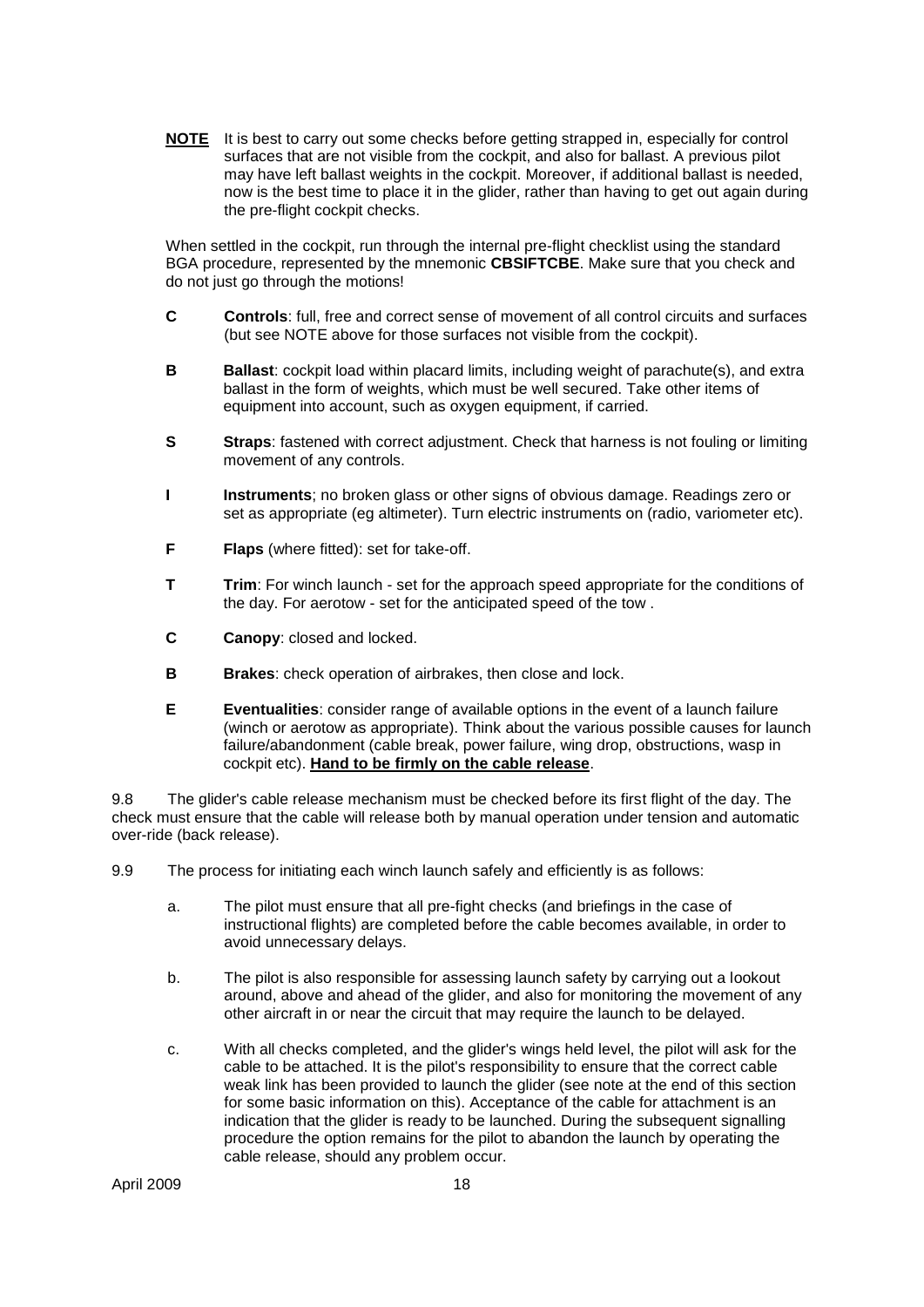**Important Safety Note: The cable and cable drogue "chute must be positioned in front of the glider to minimise the risk of the glider being "yawed" during the ground run.** 

- d. To ensure continuity in the launch procedure, it is preferable that the person attaching the cable to the glider also acts as the launch signaller.
- e. The launch signaller's job is to convey the launch signals to the log-keeper, once he is satisfied that it is safe for the launch to proceed. **The signaller is responsible for monitoring "above and behind" clearance throughout the launch sequence and until the glider has taken off.** The procedure for signalling is as follows:
	- i. The signaller must scan the airspace above and behind the launch point and also the general circuit area for anything that might interfere with the launch (e.g. a glider on approach or low in circuit about to turn in early ahead of the launch point). When satisfied it is safe to launch, call clearly "ALL CLEAR ABOVE AND BEHIND", so that the pilot can hear the call.
	- ii. Without further delay, call "TAKE UP SLACK", followed by glider type, north or south cable (if both cables are at the launch point), and at the same time give an underarm wave as a visual signal to the log-keeper, and as a warning to all others in the vicinity of the launch point.
	- iii. When all the slack has been taken out of the cable, **and the glider has moved forward about one foot, and provided that "above and behind" is still clear**, call "ALL OUT", and signal with an overarm wave to the logkeeper.
	- iv. If at anytime during the launch procedure it becomes necessary to abandon the launch, the signaller must raise both arms and shout "STOP", repeating the command until the message has been successfully relayed to the winch driver.
	- v. The signaller has an additional responsibility at the commencement of the launch, which is to watch out for a cable over-run. The risk is of the cable or shock rope becoming entangled with the skid or wheelbox. On some gliders the release mechanism is offset, so that it is only visible from one side. The launch signaller should therefore position himself on that side (port side in the case of a K13, for example), so that he can see immediately if an over-run is about to occur. In such a case, abandon the launch using the procedure described above. **The launch must not be commenced if the cable is not positioned correctly in front of the glider (risk of yaw due to off- set cable).**
- 9.10 The log-keeper must relay the launch signals to the winch driver in a clear and concise manner, using the telephone system. There must be no superfluous or ambiguous information that could jeopardise the safety of the launch. However, it is necessary to let the winch driver know the type of glider being launched, and which cable (NORTH or SOUTH) to use.

The only necessary commands for launching a K21, for example, are:

"TAKE UP SLACK - K21 - NORTH CABLE"

followed by:

"ALL OUT"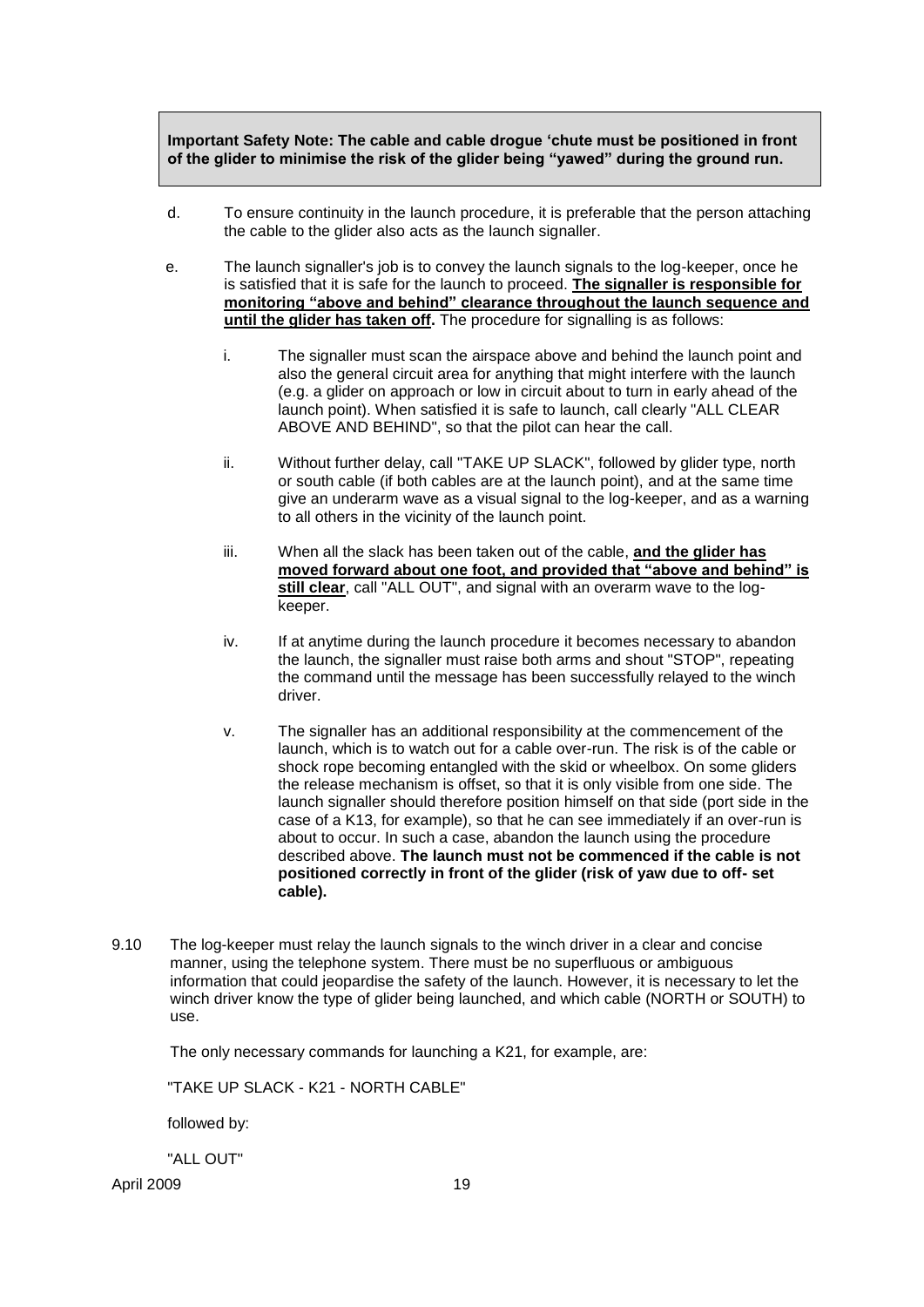If any problem develops, or the order "STOP" is heard, call "STOP" repeatedly until the winch driver responds.

- 9.11 The log-keeper must keep the telephone line open during the early part of the launch, until he is satisfied the winch driver can see the glider and assess the progress of the launch himself. If during this period a launch failure occurs, **and the pilot releases the cable (or the cable back-releases)**, the log-keeper must stop the launch using the procedure described above.
- 9.12 The signalling system for aerotowing is very similar, with one person relaying signals to the tug pilot while standing behind the starboard wing of the glider and well clear of the tail plane. Alternatively, the glider pilot may pass the launch commands to the tug pilot by R/T, **provided that this is first agreed between all parties**. Whichever method is used, the launch assistant is responsible for "above and behind" clearance throughout the launch sequence.

#### **9.13 When aerotowing is to take place, the portable fire extinguisher must be positioned close to the aerotow launch point.**

- 9.14 Normally two aircraft launch queues will be used, except in the case of the northeast corner, where the use of a single queue is the standard procedure (see also paragraph 3.2). When winch and aerotow launches are taking place from the east (clubhouse) end of the site, it is sometimes convenient to use an additional queue for the aerotows. This is acceptable, provided that the Duty Instructor or Instructor in charge has given permission, and the full width of the site is available for operations.
- 9.15 When aerotowing is to take place from the west end of the site, there is an ever-present risk of simultaneous launching of gliders on converging launch lines i.e. Winch and Aerotow. To avoid such an incident occurring, it is essential that there is good communication between the aerotow and winch launch points. Immediately prior to an aerotow launch, the Tug pilot is to contact the Log Keeper in the Launch Point Vehicle by R/T and obtain clearance for that launch.
- 9.16 **Takeoff by an aerotow combine (or any powered aircraft), when cables are laid out, is only to be undertaken when the positions of the cables are known to the pilot and the takeoff run can be completed without crossing the cables**.
- 9.17 Efficient and safe launch procedure requires good teamwork, meticulous application of correct procedures, and a high level of safety awareness by all. Whether or not directly involved in the launch process, all members should help by:
	- Parking gliders tidily and securely, well clear of the launching line.
	- Manoeuvring gliders at the launch point with care and attention.
	- ► Completing pre-flight checks in a thorough and timely fashion.

#### **NOTE ON WINCH LAUNCHING - SELECTION OF CORRECT WEAK LINKS**

It is the pilot's responsibility to ensure that the correct colour-coded weak link has been provided for the launch. The following list shows the correct weak links to use with the majority of gliders in use at North Hill. A glider must not be launched with a weak link rated higher than that indicated.

"WHITE": 1100lbs. "BLUE": 1320lbs. "RED": 1650lbs. "BROWN": 1870lbs. "BLACK": 2200lbs.

#### **REFER TO THE BGA LIST OF SAILPLANES AND LINK RATINGS IN THE LAUNCH CONTROL TRAILER**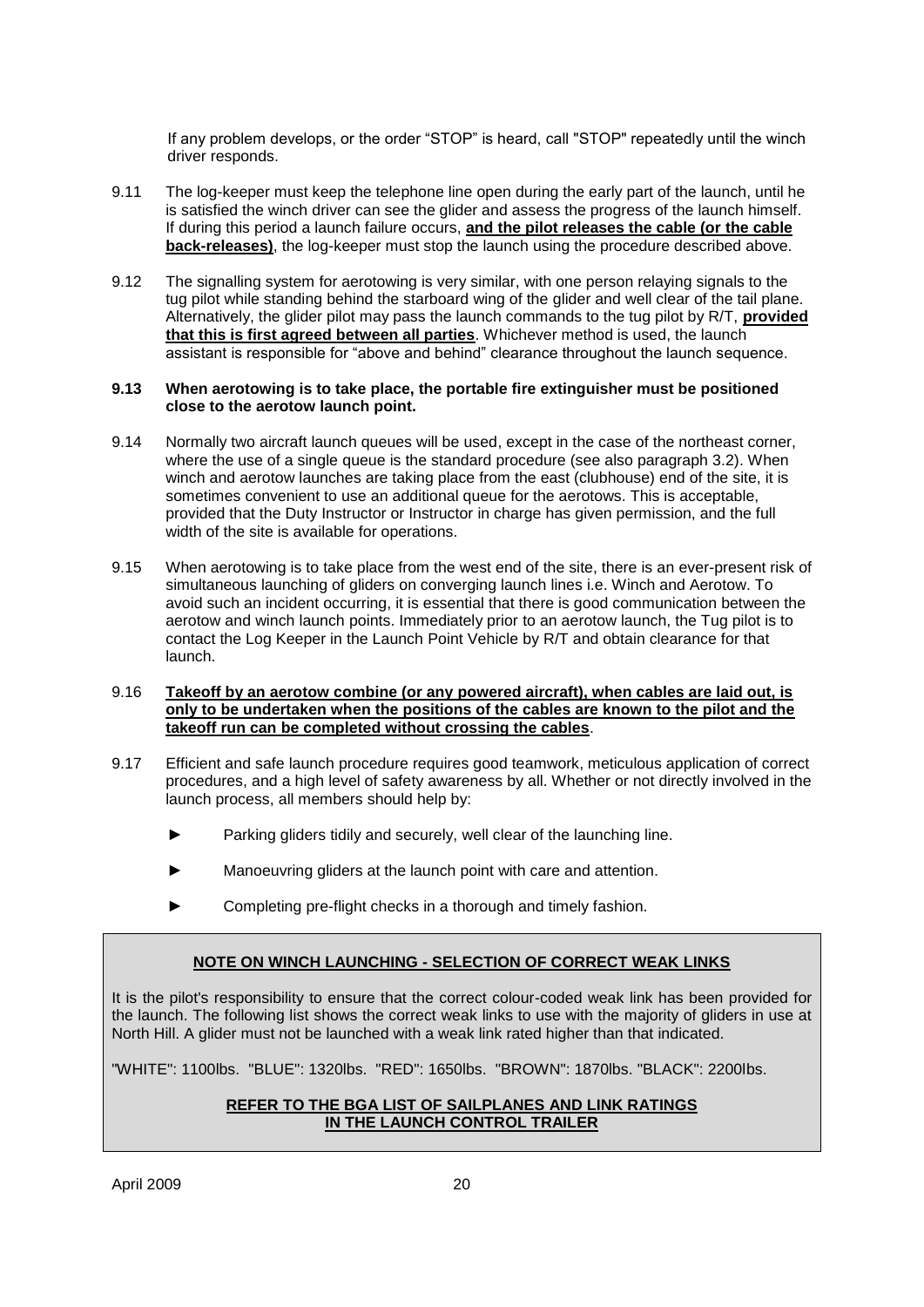#### **10 THE RATING CARD SYSTEM AND INSTRUCTOR AUTHORITIES**

- 10.1 The rating card system comprises a single combined card showing four separate colour coded ratings, representing a ladder of pilot experience and capability. Each rating stipulates specific limitations, conditions and requirements for progressing to the next higher rating. The cards are liable to be checked at random, and pilots are held responsible for renewing their rating at the specified intervals. Every solo club pilot must be able to present his card on request. The four colours, in ascending order of progress, are White, Red, Yellow and Blue.
- 10.2 The main purpose of the rating card system is to provide a clear, structured method of:
	- a. Monitoring and maintaining safety and flying discipline by imposing formal checks and card renewals.
	- b. Detailing the steps in a pilot's progress from early solo.
	- c. Controlling the use of specific aircraft.
	- d. Indicating the standard to be achieved by listing exercises to be completed before progress to the next card rating.

The rating card system is an important supervisory tool that provides the Duty Instructor with a clear means of determining the minimum experience necessary to fly in the prevailing weather conditions.

- 10.3 Prior to issue of a White Rating a pilot is expected to fulfil the following requirements:
	- a. Carry out a first solo in the K21 (or K13, if appropriate) and complete a total of at least 10 solo flights, spread over at least 3 different days.
	- b. Be declared competent to carry out cable retrieving duties in the vehicles provided for this purpose.

The Training Record Card will continue to be used until all the exercises have been signed off.

10.4 Tables describing the Rating Card System in detail, together with a series of amplifying notes, are at Annex C to this Manual. The last of those amplifying notes is of such major importance that it is reproduced here:

**Launch Failures. Accidents and incidents associated with launch failures continue to cause grave concern throughout the BGA. In these days of highly reliable launching equipment, some pilots may not experience a launch failure in months, if not years, of flying. It has been found necessary to actively raise pilots' awareness of the potential risk of launch failures by introducing a system of periodic checks. To this end, when revalidating their rating, all pilots will be expected to provide evidence, formally recorded in their log books, of having experienced a minimum of 2 launch failures (real or simulated) in each 12 month period. Instructors will ask to see this evidence when carrying out rating card checks, which will almost certainly include simulated launch failures. Verbal evidence by the pilot at the time of Rating Card checks will not be acceptable.**

10.5 The Rating Card system is designed specifically for glider pilots. However, it is advisable that club members who fly only motor gliders at North Hill should also undergo periodic currency checks. To that end, every motor glider pilot who falls into that category is required to have at least one annual check flight with a Motor Glider Instructor to demonstrate his continued competence to fly from North Hill. The period of currency shall not exceed one year.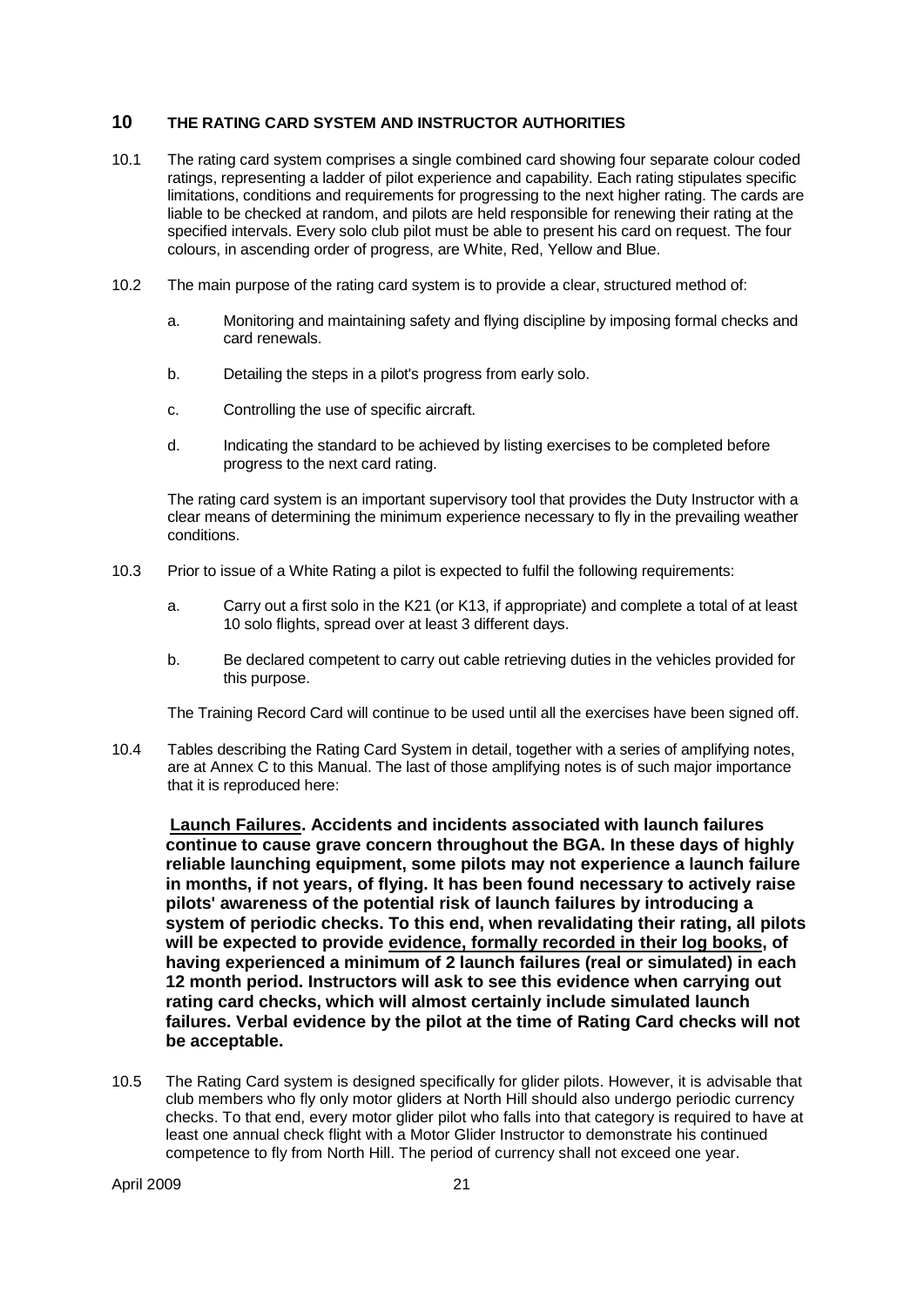10.6 The Club"s instructors are authorised to approve each pilot"s stages of progress as shown in the following table. In every case, the overriding requirement is that the instructor must meet all applicable currency requirements, including completion of the three-year and five-year refresher courses.

| <b>First Solos</b><br>Conversion to Junior or other basic single-seat<br>glider (eg K6)<br>Allocation and Renewal of White Card Rating<br>(NB. CFI counter-signature not required)<br>Requirements for progress towards Red Card | Any Instructor with more than one year's<br>Experience, with the proviso that any instructor<br>with between one and two years experience may<br>only authorise a First Solo under supervision, and<br>with prior approval, of a Full Rated Instructor. |
|----------------------------------------------------------------------------------------------------------------------------------------------------------------------------------------------------------------------------------|---------------------------------------------------------------------------------------------------------------------------------------------------------------------------------------------------------------------------------------------------------|
| Allocation and renewal of Red Card<br><b>Conversion to Club Class Glider</b><br>Requirements for progress towards Yellow Card,<br>with the exception of Bronze Badge items<br>Check flights for visiting pilots                  | Any Full Rated Instructor, and any Assistant<br>Instructor with more than two years experience.                                                                                                                                                         |
| Bronze Badge training flights<br>Allocation and renewal of Yellow Card Rating                                                                                                                                                    | Any Full Rated Instructor. Any Assistant Instructor<br>with more than two years experience, and with<br>the CFI's approval.                                                                                                                             |
| Allocation and Renewal of Blue Card Rating                                                                                                                                                                                       | Any Full Rated Instructor, and any Assistant<br>Instructor with more than five years experience,<br>and with the CFI's approval.                                                                                                                        |
| <b>Bronze Badge Qualifying flights</b>                                                                                                                                                                                           | Any Full Rated Instructor.                                                                                                                                                                                                                              |
| Conversion to DG505 Orion (solo)                                                                                                                                                                                                 | Any Full Rated Instructor. Any Assistant Instructor<br>with more than five years experience, and with<br>the CFI's approval.                                                                                                                            |

- 10.7 During the course of each day's flying, the minimum Card Rating for solo flying will be displayed by a coloured flag on the LPV"s windsock pole. Any pilot with a lower rating than that displayed will normally have to fly dual. This should not be seen as restricting or curtailing an individual's flying activities, but rather as a valuable opportunity to receive further training. Exceptionally, pilots holding a lower rating may, at the discretion of the Duty Instructor, be authorised to fly one card rating higher. This authorisation will only apply on that day, for one flight at a time, and can at any time be revoked by the Duty Instructor.
- 10.8 In the case of visiting pilots, the Duty Instructor will use his discretion to assess whether they should be permitted to fly, dependent on factors such as pilot experience, weather conditions etc. A check flight/site check will normally be necessary. **Careful study of the visiting pilot"s logbook will be essential.** See also paragraph 11.4.4.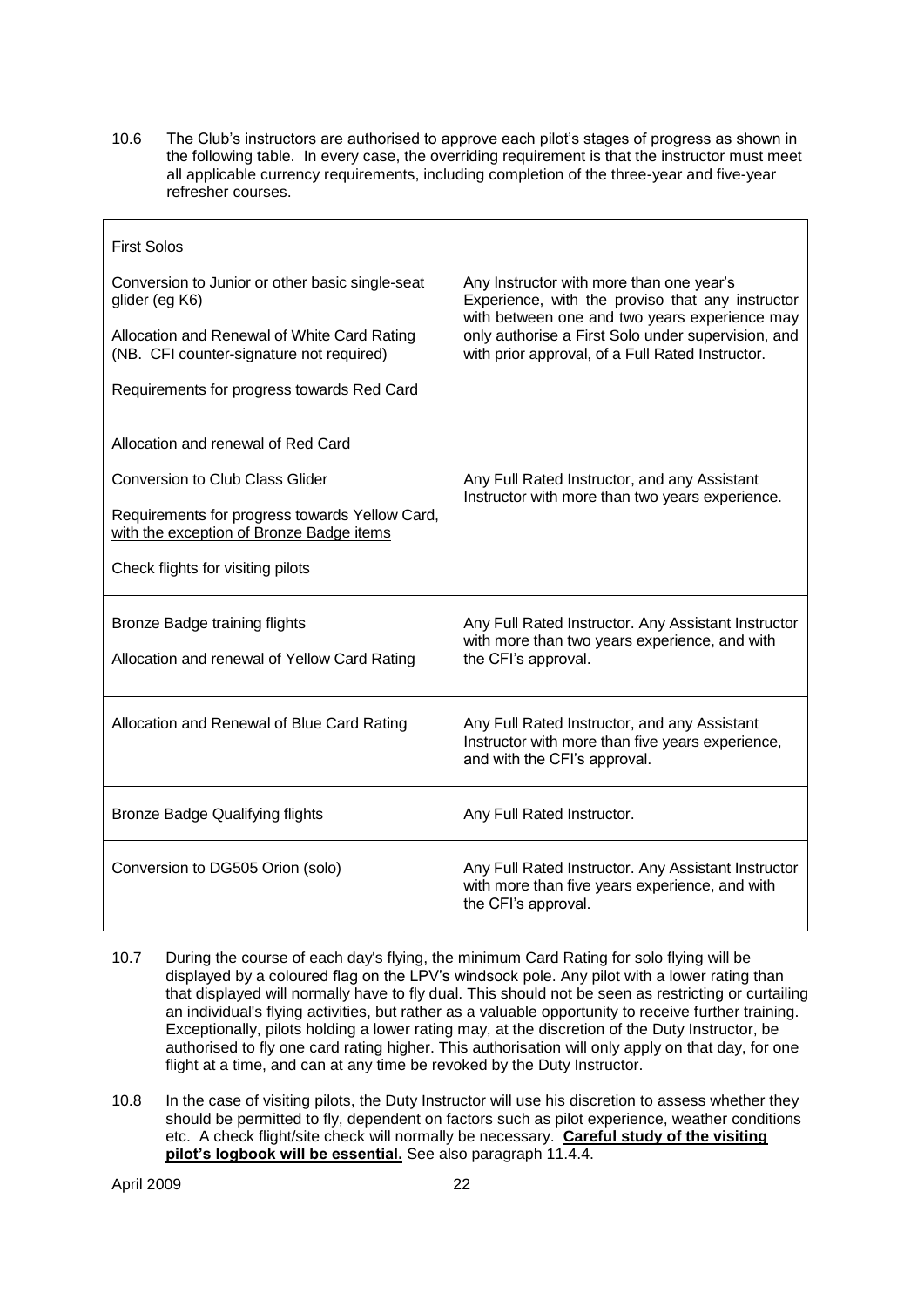#### **11 QUALIFICATIONS FOR USE OF AIRCRAFT**

- 11.1 In order to fly from North Hill, a person must be a member of the Devon & Somerset Gliding Club in one or other of the recognised membership categories. **Non-club members are not permitted to fly from North Hill.**
- 11.2 All solo pilots must, on request by an Instructor, be able to produce their personal flying logbook and/or Rating Card. Failure to do so may mean that permission to fly solo will be refused.

#### 11.3 Club Two-Seat Gliders

- 11.3.1 As at December 2007, the Club's two-seat glider fleet comprises 1 K13, 2 K21s and a DG505. The uses of these gliders and, where appropriate, the priorities afforded to them, are explained below. It is one of the Duty Instructor's responsibilities to decide the allocation of the priorities for each day's flying, and he will use his discretion with regard to the availability of launches for Trial Lesson Flights, in conformity with any Club regulations relating to such flights. The K21 is the glider of first choice for trial lessons.
- 11.3.2 Pre-Solo Training and Early Solo Flying

The primary role of the K21s embraces all aspects of basic training (pre-solo and Immediate post-solo), excluding spin training. K13 is also used for all aspects of training including spin training. After completing the pre-solo training programme and being assessed competent to fly solo, pupils will carry out a minimum of 10 closely supervised solo flights in a K21, or K13, as appropriate, with further dual checks as deemed necessary. This does not preclude trainees from dual flying in the DG505, as an introduction to higher performance gliders, when this aircraft is available.

11.3.3 Post-Solo/Advanced Training

Training to enable pilots to progress through the rating card system, and to convert to any single seat glider, is conducted in whichever glider is considered appropriate.

11.3.4 Rating Card Qualifications and Renewal Checks

The glider of first choice for check flights will be decided by the Instructor undertaking the check. His choice will be determined by the purpose of the check, bearing in mind the type of aircraft routinely flown by the pilot undergoing the check.

11.3.5 Solo flying in two-seat aircraft

The Duty Instructor will use his discretion in permitting the use of any two-seater aircraft for solo flying, depending on training needs and pilot authorisation. In the case of the DG505, solo flying will generally be of secondary importance. The minimum qualifications to fly these aircraft solo are:

- a. K13/K21: Achievement of solo standard and signed authorisation (on card and in log book).
- b. DG505: Blue Card and signed authorisation (on card and in log book).
- 11.3.6 Mutual Flying

If neither of the pilots wishing to fly together holds a current Instructor's rating, then they will **both** require the CFI's authority ,which must be recorded on the pilot's Rating Card, or his log book, for mutual flying in the two-seat aircraft concerned. Both pilots must hold at least Silver C and each have a minimum of 50hrs P1. They must be in current flying practice and obtain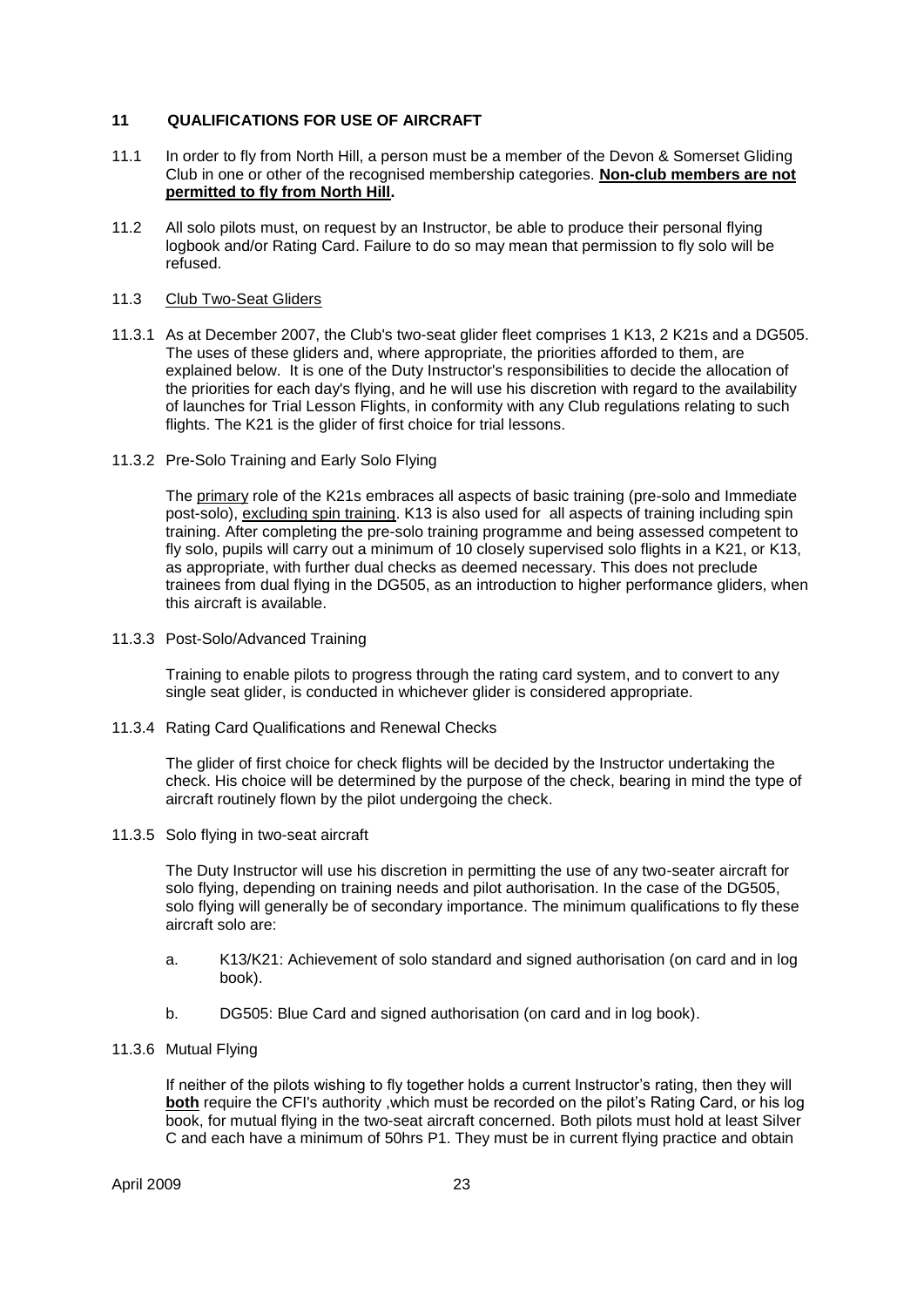the Duty Instructor's permission for the flight. The Pilot-in-Command of the flight must fly in the front seat, and fly the launch, circuit and landing phases of the flight.

11.3.7 Passenger Flying

**Authority for such flights will be at the CFI's discretion and must be recorded on the pilot's Rating Card**. Pilots must be in current flying practice on the aircraft to be used and the Duty Instructor's permission must be obtained. Pilots must have a current PPL/NPPL Medical Certificate, or the appropriate BGA Medical Certificate, counter-signed by their own GP. **Pilots wishing to be considered for this type of flying must meet exactly the same standard of fitness to fly as do instructors**.

11.3.8 Trial Lesson Flying

Trial Lesson flying needs to be managed very carefully, to ensure that it does not take precedence over Club flying. Flights must be co-ordinated with the club's flying programme for the day. The duration of flights is to be kept within the limits specified for trial lessons. **Time in excess of these limits will be charged to the instructor**. In principle, trial lesson flying should be restricted to **pre-booked flights**. Ad hoc trial lessons should be discouraged and may only be accepted if they do not interfere with club flying, and at the sole discretion of the Duty Instructor/Duty Launch Marshal. In all cases, people waiting for trial lessons should be kept fully informed and given realistic waiting times for their flights. Specific instructions relating to the conduct of trial lessons are at Annex D.

#### 11.4 Club Single-Seat Gliders

- 11.4.1 As at January 2009, the Club"s single-seat fleet consists of two SZD Juniors. Others, including more advanced types, may be added in due course.
- 11.4.2 Experience required to fly club single seaters:

| <b>GLIDER</b>              | <b>MINIMUM FLYING</b><br><b>EXPERIENCE</b>                                                               | <b>APPROVAL</b>                                                                                                   |
|----------------------------|----------------------------------------------------------------------------------------------------------|-------------------------------------------------------------------------------------------------------------------|
| SZD Junior (or<br>similar) | 10 solo flights in K13 and/or K21                                                                        | Check flight(s) by a club instructor<br>and authorisation in White Card<br>and logbook.                           |
| Club Class glider          | 20 Hours P1 and 20 solo flights,<br>on the Junior (or similar).<br>Conversion Training on K21/<br>DG505. | Check flight(s) by a club instructor<br>and authorisation in Red/Yellow<br>Card (as appropriate) and log<br>book. |
|                            |                                                                                                          |                                                                                                                   |

Note. The stated flight requirements are the minimum. A pilot may be required to undergo further training or gain more experience to reach the required standard.

#### 11.4.4 Visiting Pilots

After establishing a pilot's experience and currency, the Duty Instructor will exercise his discretion with regard to permitting the pilot to fly club single seat aircraft. One or more dual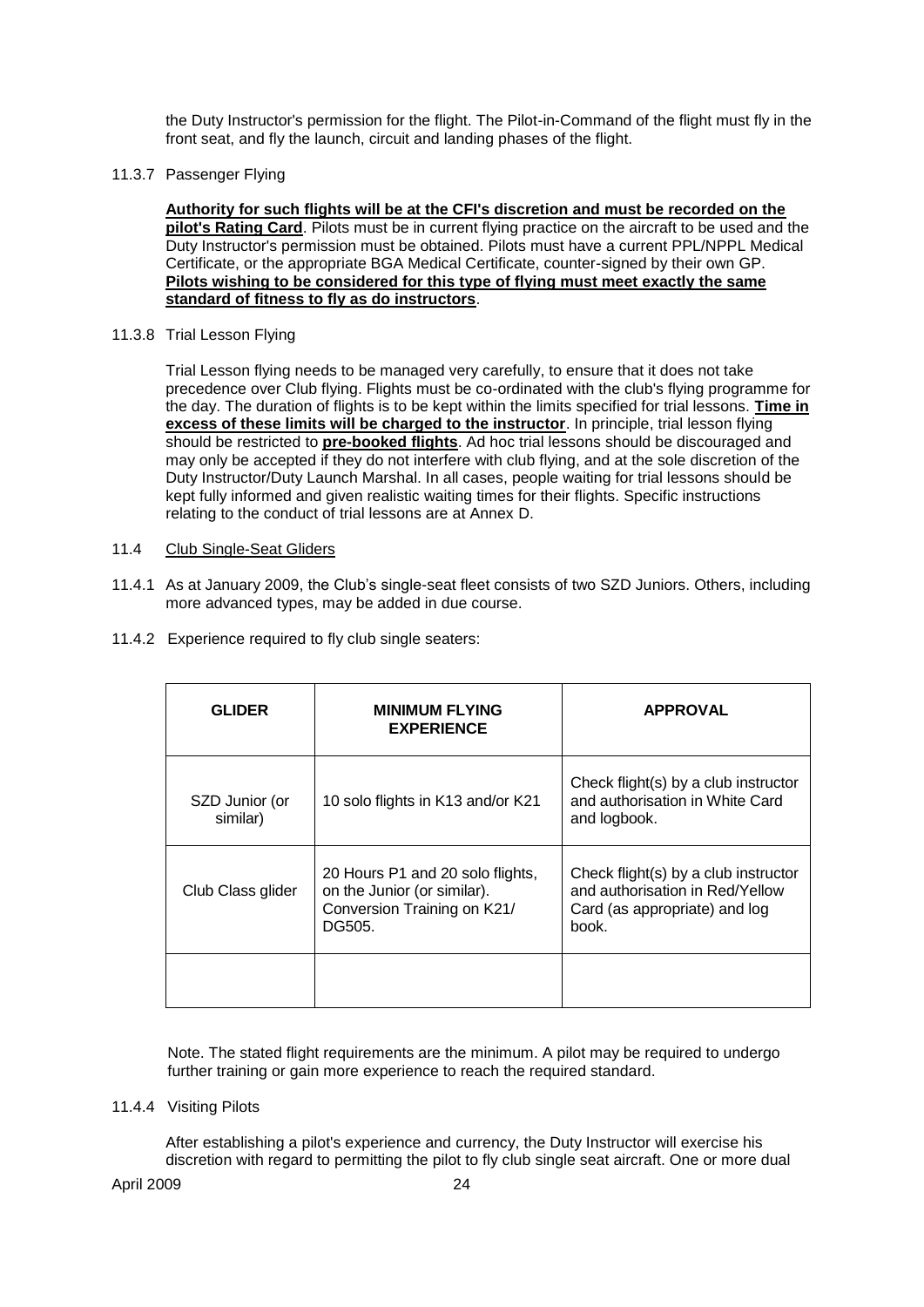check flights will be required. Particular emphasis is to be placed on launch failure, stall and spin reinforcement exercises, and prevailing weather conditions.

11.4.5 Cross-Country Flying

A pilot wishing to carry out a cross-country flight must be in current flying practice, competent to fly in the prevailing weather conditions (card rating), have adequate experience (on type) and be authorised for cross-country flying. The pilot must make his intention to fly crosscountry known to the Duty Instructor. Club members' first cross-country flights will be flown in the Junior. Any club-owned higher performance single-seater may be used when the pilot has gained sufficient experience and authorisation.

#### 11.5 Private Owners

Owners of private gliders are not exempt from having to satisfy the Duty Instructor of their competence to fly their glider in the prevailing weather conditions and will be required to fly within the limitations of the card rating system.

#### 11.6 Tug Aircraft

- 11.6.1 The Tug Master has the responsibility for the operation and maintenance of the club's tug aircraft and for ensuring competency of tug pilots. Minimum qualifications for club members to be eligible to fly the tug are a PPL/NPPL, full Silver 'C' and a minimum of 100 hrs PI power flying. They must first satisfy the Tug Master of their competence to fly the club's tug aircraft, and then to tow gliders with that aircraft. Authorisation to operate as one of the club's tug pilots may only be given by the Tug Master, and such authorisation must be endorsed by the .<br>CFI.
- 11.6.2 All tug pilots must comply with the relevant operating instructions. A pilot who has not flown the tug for more than 6 weeks must consult the Tug Master before he does any aero-towing.
- 11.6.3 At the end of each day's flying, the tug aircraft must be refuelled and cleaned down in readiness for the next day's use. Any defects or abnormalities must be reported to the Tug Master as soon as possible.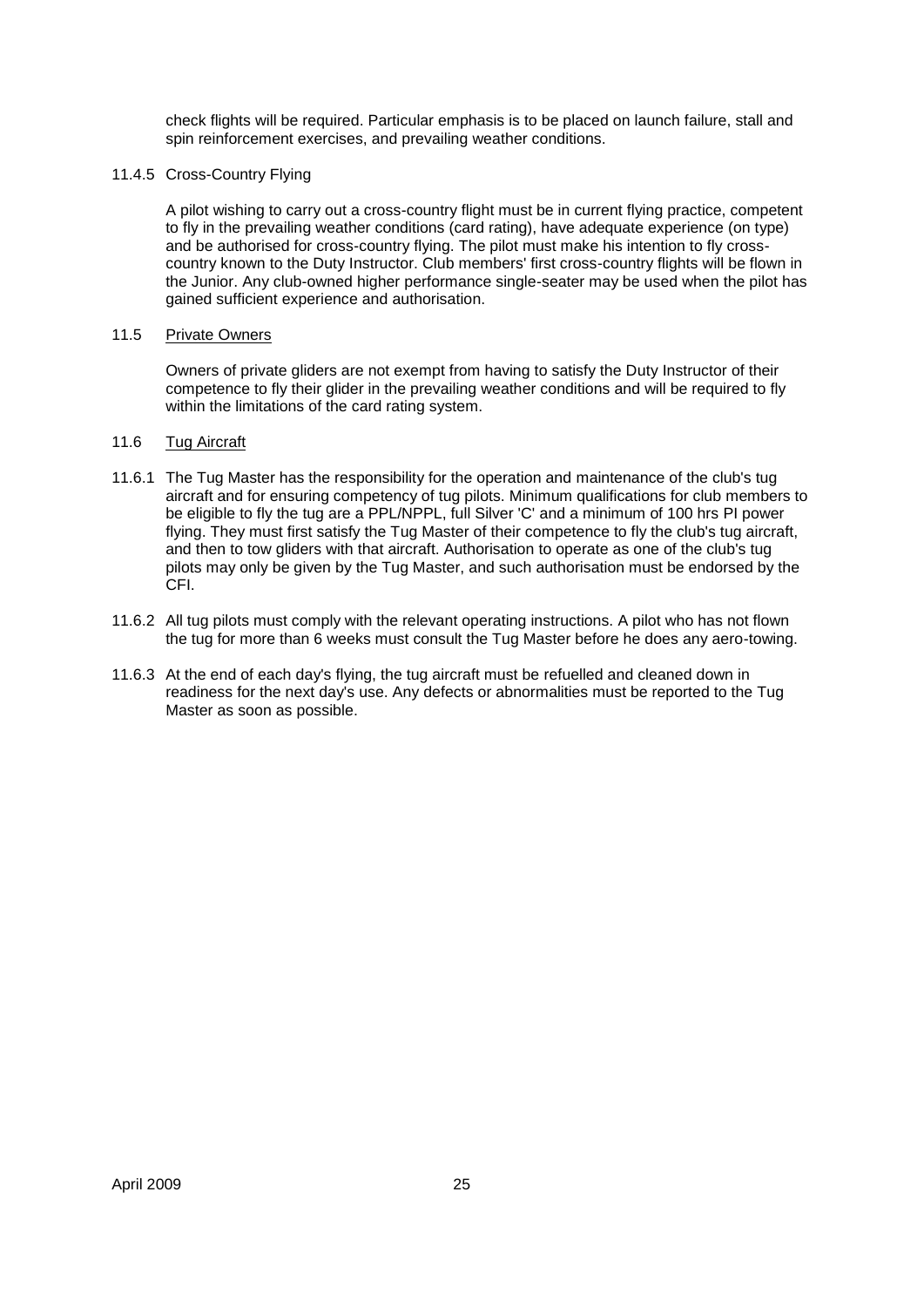#### **12 WEEKEND/MIDWEEK TRAINING AND SUMMER COURSES**

- 12.1 The Club's policy is that on Saturdays and Sundays there will always be a Duty Instructor available to supervise flying operations generally, and to give 2-seat training, assisted as far as practicable by other club instructors who are on site. Usually there will be two 2-seat gliders available for instruction at weekends. The remaining 2-seaters will be used if resources and conditions allow it.
- 12.2 The club also operates routinely on Wednesdays and Thursdays. Much will depend on the availability of instructors, as no official duty rota exists for those days. There may be only limited scope for 2-seat training as a result, and greater emphasis on solo flying, particularly for instructors.
- 12.3 Whilst the 2-seat gliders are used for a wide range of basic and advanced training and other flying, the club's policy is to assist pre-solo pilots to progress as smoothly as possible by affording them a measure of priority in terms of the number of flights available to them. Pilots who attend regularly for training will usually receive 2-4 flights each day. This must, however, be at the discretion of the Duty Instructor who has to consider many factors when deciding the allocation of flights (e.g. weather conditions, number of gliders available, fair distribution of launches, late arrivals, trial lesson flights, etc).
- 12.4 For a pre-solo pilot to progress as favourably as possible, it is essential that he attends regularly and that he also takes a full part in the various tasks to keep operations running efficiently. Instruction will be given in these tasks by authorised members. New pilots are actively encouraged to learn these activities.
- 12.5 A pilot's training does not end once solo standard is achieved. There is still much to be learnt, both in terms of flying skills and theoretical knowledge. This is achieved partly by solo practice and self-study, and partly under instruction. The club policy regarding 2-seat advanced training is that it will be slotted into a day's programme as required. However, it is necessary to discuss individual requirements with an instructor beforehand. The trainee pilot must ensure that his name is added to the flying list, annotated accordingly.
- 12.6 There is ample opportunity for training in more advanced techniques, notably thermal & ridge soaring, crosswind approaches, Bronze "C" preparation, cross-country flying and more.
- 12.7 Revalidation of acquired skills is a vitally important part of advanced training. In this context, it is important that post-solo pilots remember their responsibilities with regard to arranging Rating Card check flights.
- 12.8 The club runs a number of 5-day (Monday to Friday) holiday courses during the summer months. Whilst a degree of priority for winch launches goes to the course participants, other club members can still take launches, particularly on soarable days. The course instructor will decide on priorities, particularly on non-soarable days, when it is more difficult to fit in launches for non-course members.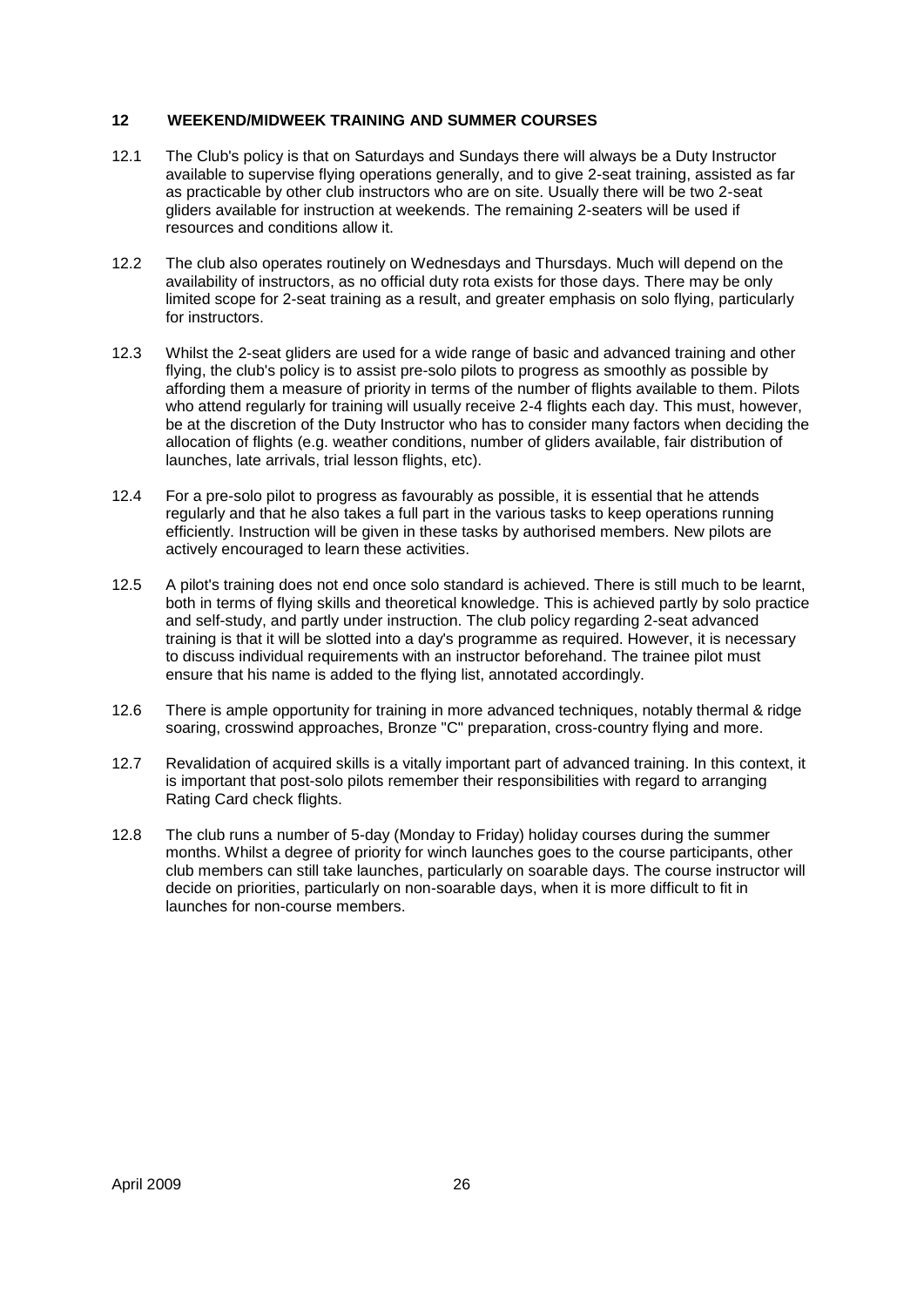#### **13 OTHER REGULATIONS AND RECOMMENDATIONS**

#### 13.1 Cross-country flying

- a. We want to encourage pilots of sufficient experience to fly cross-country, but it is important that this should be done in a methodical manner. Pilots who are authorised to fly cross-country must discuss their intentions with the Duty Instructor before setting off. In the case of club gliders, the instructor's authority is required for the use of the glider and he will decide if conditions are suitable or appropriate for the flight. It is an essential part of pre-flight preparations, particularly where club gliders are concerned, to ensure that a serviceable trailer and retrieve crew are available before starting the flight. **It is important from a safety point of view that even experienced cross-country pilots make their intentions known.**
- b. It is equally important that all pilots intending to embark on a cross-country flight **brief themselves on any NOTAMs** that may affect their planned flight. This is an essential part of their pre-flight planning. The Club fulfils its legal responsibility in this regard by providing the means to obtain this information, namely access to the AIS website via the computer in the Briefing Room. It is the **individual pilot"s legal responsibility** to make sure that he has this information to hand. A set of step-by-step instructions is provided for this purpose.

#### 13.2 Air Law/Flight Safety Requirements

- a. RNAS Yeovilton. When flying cross-country to the east of North Hill, pilots should consider the possible implications of penetrating the Yeovilton MATZ, even though it is not controlled airspace. The Royal Navy flies operational and training missions from Yeovilton, so it would be sensible to skirt the MATZ if possible. If not, then fly through as directly as possible and avoid flying across the stubs. The upper limit of the MATZ is 3000 ft above airfield level, so if you remain above that height, no conflict should arise; but you must still be committed to good airmanship. Remember that Yeovilton still has an ATZ, which must not be penetrated without prior clearance.
- b. Exeter Airport. Exeter Airport also has an ATZ, which must not be penetrated without prior clearance. Although it does not have a Control Zone or Area associated with its ATZ, we must recognise that it is an increasingly busy regional airport with up-to-date navigational, radar and instrument approach aids. Pilots must bear this in mind when flying to the south of the site. They should stay well away from Exeter ATZ and exercise utmost caution when flying near the instrument approach lanes to the west and east of the airport. Any pilot intending to fly to the south of the A30, is strongly advised to contact Exeter Approach, give current position and height, state his intentions and ask for traffic information. He should then stay on that frequency until he is once more clear of the area and notify Exeter on that frequency when switching back to the glider frequency. The Exeter Approach frequency is shown on the 1:500,000 chart. We wish to maintain good relations with Exeter ATC and minimise the risk of controlled airspace being imposed on us due to a lack of consideration on our part. Ask yourself: do I really need to be here?

It is similarly good practice to inform Exeter Approach at the start of each day of the planned times and extent of gliding operations. This notification is best combined with the telephone call required in pursuance of the Code of Practice set out at Annex B.

c. Airway November 864. The base of this airway is at Fight Level 65, with a minimum altitude of 5,500ft. Its orientation is north-south, its eastern edge lies immediately above North Hill, and it extends to 10 NM to the west. **Sailplanes are not permitted to fly in airways**. While the true base of the airway can never be less than a minimum height of 4,579ft **above our site**, changes in atmospheric pressure can increase it to well above that. This could be significant on good soaring days. Know what Flight Level means. It is your responsibility not to infringe the airway.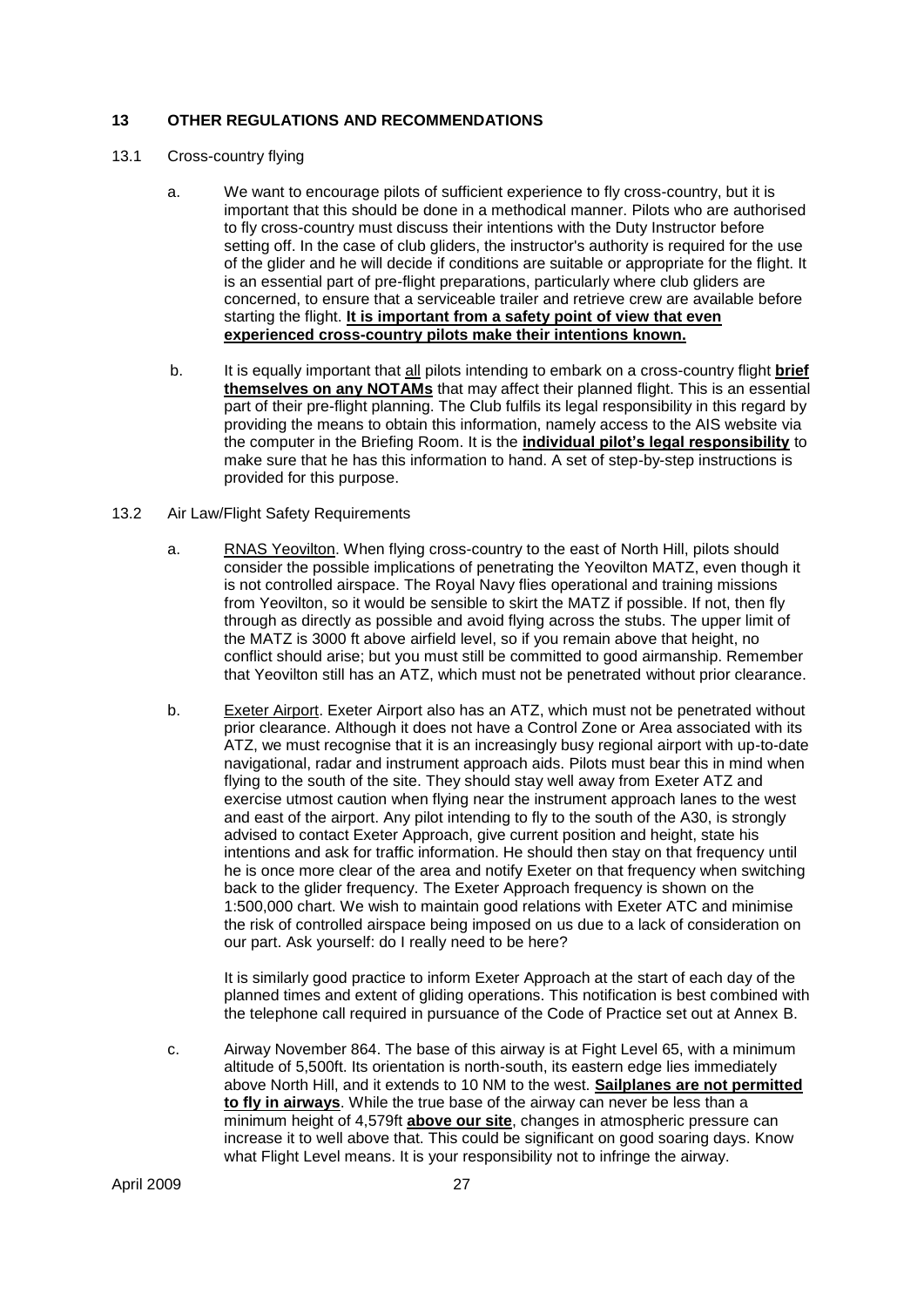#### 13.3 Formation of syndicates

The following advice is given to pilots who are considering joining a syndicate or forming a new one. There have been instances in the past where pilots' experience was inadequate for the glider being considered, and subsequently their flying was risk laden. We want to ensure that pilots progress in such a way that experience and glider are properly matched. Pilots are strongly advised to discuss their ideas with the CFI or his Deputy, to see if the proposed glider is suitable for the individuals concerned. Safety must come first, and we do not want a situation to develop whereby a pilot, after buying a share, is barred from flying due to lack of skill or experience. Another consideration is whether the club can absorb more private gliders. Some clubs already operate a waiting list. We hope to avoid this situation. Careful planning, and an early discussion with the CFI can prevent problems, before commitments are made.

#### 13.4 Visits to other clubs

The philosophy underlying the above comments about the formation of syndicates applies similarly to pilots wishing to fly at other club sites, particularly those which require a high degree of skill and airmanship (eg Portmoak, Talgarth etc). Those who are below Silver C standard should discuss their intentions about taking their own glider with the CFI or his deputy.

The Club has no objection in principle to suitably qualified pilots hiring a club glider for shortterm use at another gliding site. This will usually be a single-seat glider. Prior permission must be sought from the CFI, and the prospective hirer will be required to complete an application form. The completed application must be presented to the CFI for his counter-signature. The hire charges are published on the club notice board and must be paid in advance.

#### 13.5 Alcohol and flying

Flying and alcohol do not mix. The CAA strictly prohibits any flying when alcohol has been consumed. The effects of drinking the previous day must also be taken into account. A minimum of 8 hours must be allowed before flying, and if larger amounts have been consumed 12-18 hours may be necessary. Please make sure that you act responsibly.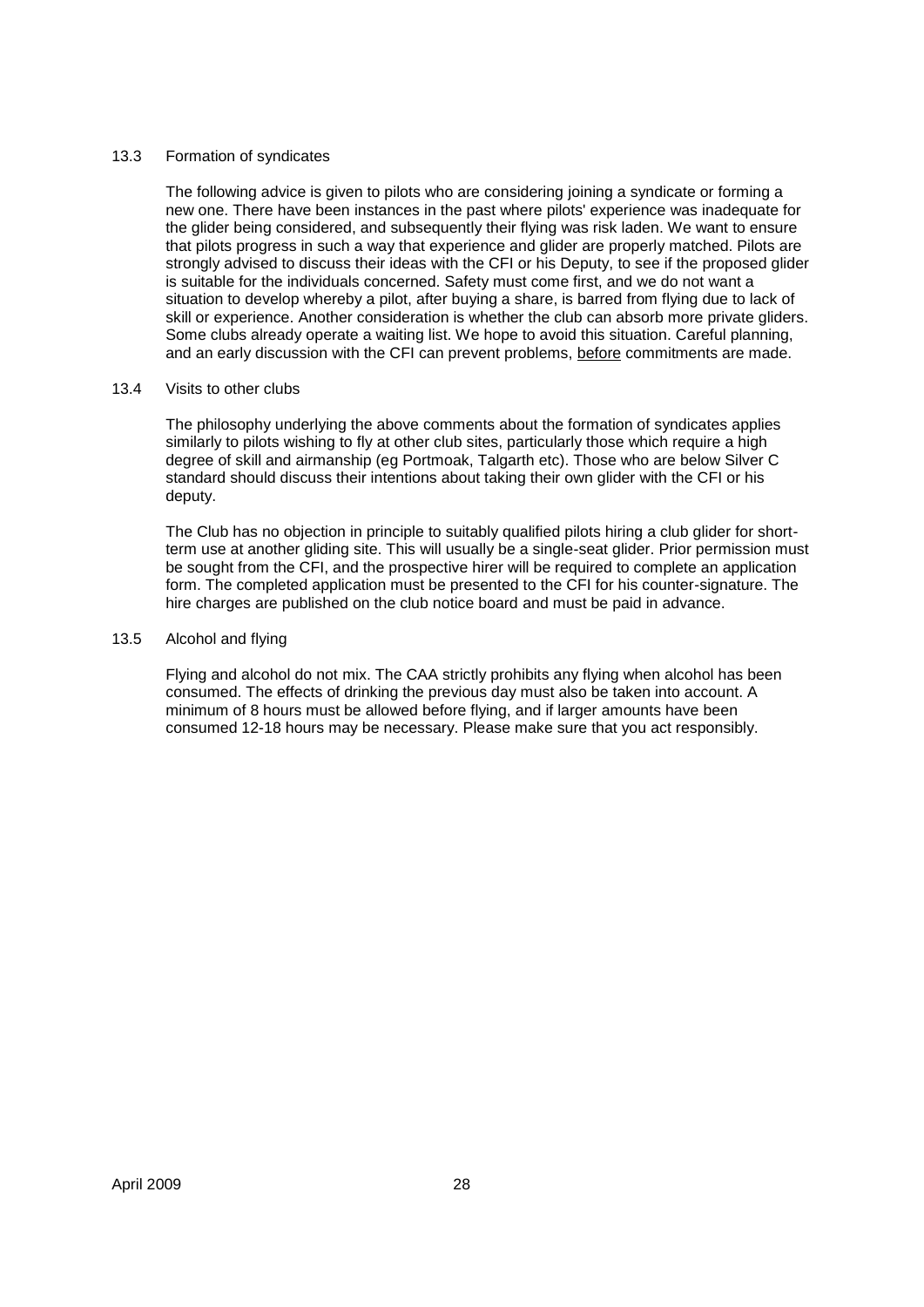## **ANNEX A TO D&SGC"S OPERATIONS MANUAL**

#### **RISK REVIEW FOR DSGC PILOTS FLYING AS P1 IN TWO-SEAT GLIDERS**

Introduction. This Annex is not intended to be an exhaustive check list. Its purpose is to provide instructors with some simple guidelines when considering the risks as the pilot in charge of a two-seat glider, to assist them in coming to a considered decision on whether or not to proceed with the proposed flight.

Briefing. Consider and discuss the intended flight. Describe the experience. Make it clear that this will be an instructional flight, with P2's status being that of a student pilot and thus a member of the flight crew. Make sure that this is clearly understood. Discuss use of the controls by the P2. Adequately describe the operation of the controls, any terminology you will use (e.g. attitude, roll, bank, "I have control"/"You have control") and the instrumentation relative to the planned exercises.

Consider whether P2 can reasonably be expected to take instruction in the proposed exercise.

Physical Size. Is the P2 able to reach and operate the controls acceptably?

Health. Consider the P2"s potential comfort in the glider, e.g. is there a disability, a "cold", will P2 be too hot or too cold? Is P2 displaying signs of being under the influence of drink or drugs? Remember the need to be able to maintain lookout as well as read the instruments. Consider any barriers to communication, e.g. language or hearing difficulties, that may affect safety. Consider whether the person is medically fit to fly.

Safety Equipment. Consider and explain that the parachute is always used at DSGC as a safety aid, but also because most glider seats are designed to accommodate a pilot wearing a parachute and the use of unsuitable cushions in lieu of the "chute has been known to cause back injury in events such as heavy landings. Check that the parachute appears to be serviceable. Consider the fit of the parachute and ensure the wearer both understands, and is capable of, its use.

Emergencies. Will P2 be able to exit the aircraft unaided in the event of an emergency in the air? If it is likely for there to be a problem in this respect, both pilots must be in agreement for the flight to proceed.

Weather. Consider any problems caused by the prevailing weather conditions such as misting of the canopy, rain, landing into the sun, poor visibility, turbulence.

Aircraft Limitations. Ensure that the C. of G. is within limits. If there is any doubt, weigh yourself and your P2. Ensure that any ballast weights that may be required are safe and secure.

Security. Check for loose objects such as a camera, mobile "phone, glasses or anything else that could interfere with the controls or distract attention in the event of a cable break or turbulence.

Membership. Ensure the pilot has read and signed the membership application form and is a Club member.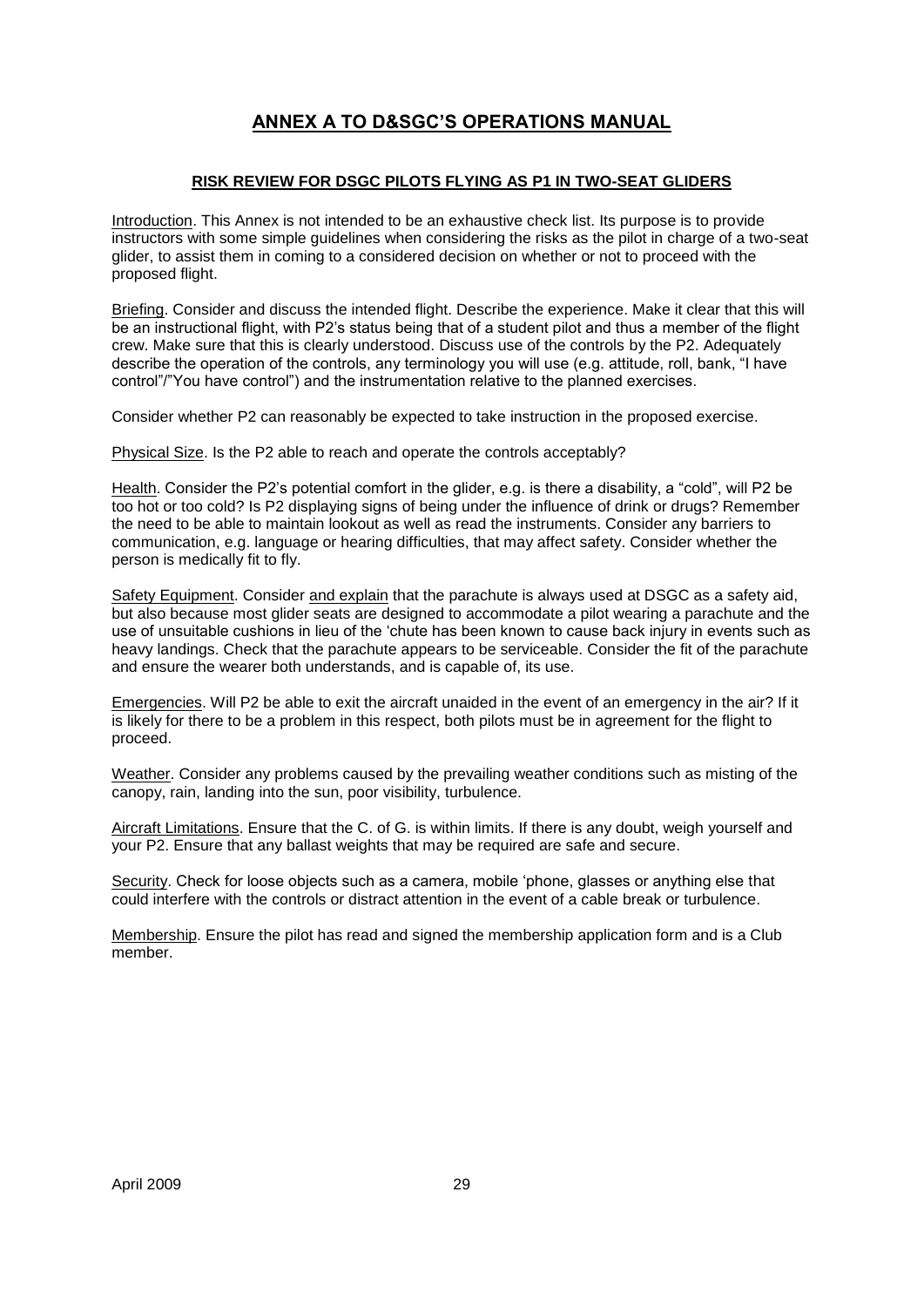## **ANNEX B TO D&SGC"S OPERATIONS MANUAL**

#### **DEVON & SOMERSET GLIDING CLUB / DUNKESWELL PARACHUTE SCHOOL**

#### **JOINT CODE OF PRACTICE TO PROMOTE ADDITIONAL SAFETY AWARENESS DURING ADJACENT GLIDING AND PARACHUTING OPERATIONS**

- 1. Because the Gliding Club and Parachute School telephones are not permanently manned, there is always an element of uncertainty in making contact. Therefore, on each day, before glider launching begins, the Gliding Club"s Duty Instructor will contact Exeter ATSU (Tel No 01392 367433, Ext 215) to obtain current information on the Parachute School"s intended programme. This will assist with making judgements on flight procedures in relation to the DZ.
- 2. When parachuting operations begin on each day, the "jump aircraft" pilot will make a general radio call on 130.1Mhz, to "any North Hill gliders", to advise that parachuting is imminent. Further general calls will be made at intervals during the day, as an additional safeguard.
- 3. The Gliding Club"s pilots will be expected to conduct their flying and airmanship in a manner which does not bring them into conflict with any parachutists. This means planning each flight to take due account of the wind direction and strength, the sector of the DZ in which parachutists are likely to be dropping and whether any sections of the DZ may safely be entered without causing conflict. The greatest risk is likely to be encountered in W - NW winds since parachutists will then be dropping in the western sector of the DZ, e.g. over or just to the west of Sheldon village. Gliders thermal soaring up to 2nm north of the gliding site and drifting downwind in these conditions may present a serious risk to both glider pilots and parachutists, particularly so above 200Oft.agl, where the parachutists must be assumed to be in "free-fall". In these conditions, therefore, pilots should follow the recommended safety procedures below:
	- a) Above 2000ft.agl, gliders without radios or with unserviceable radios should not be flown to the east of a line running north from the eastern boundary of the gliding site, i.e. fringing Westcott Farm.
	- b) Gliders with serviceable radios may be flown to the east of that line only if the pilot makes contact with Dunkeswell School of Flying on 123.47Mhz (Dunkeswell Radio) and receives information enabling him/her to judge that there will be no conflict with parachutists. The implications of Dunkeswell"s ATZ must also be taken into account.
- 4. Glider pilots on cross-country flights, wishing to transit the DZ, must have serviceable radio in their gliders and, whilst clear of the DZ, must first contact Dunkeswell School of Flying on 123.47Mhz (Dunkeswell Radio) to obtain current information on parachute operations. If the decision to transit the DZ is taken, then, irrespective of heading, further radio calls must be made to declare entering the DZ and subsequently leaving it. If inbound to North Hill below 2000ft.agl, the implication of crossing Dunkeswell's ATZ must also be taken into account.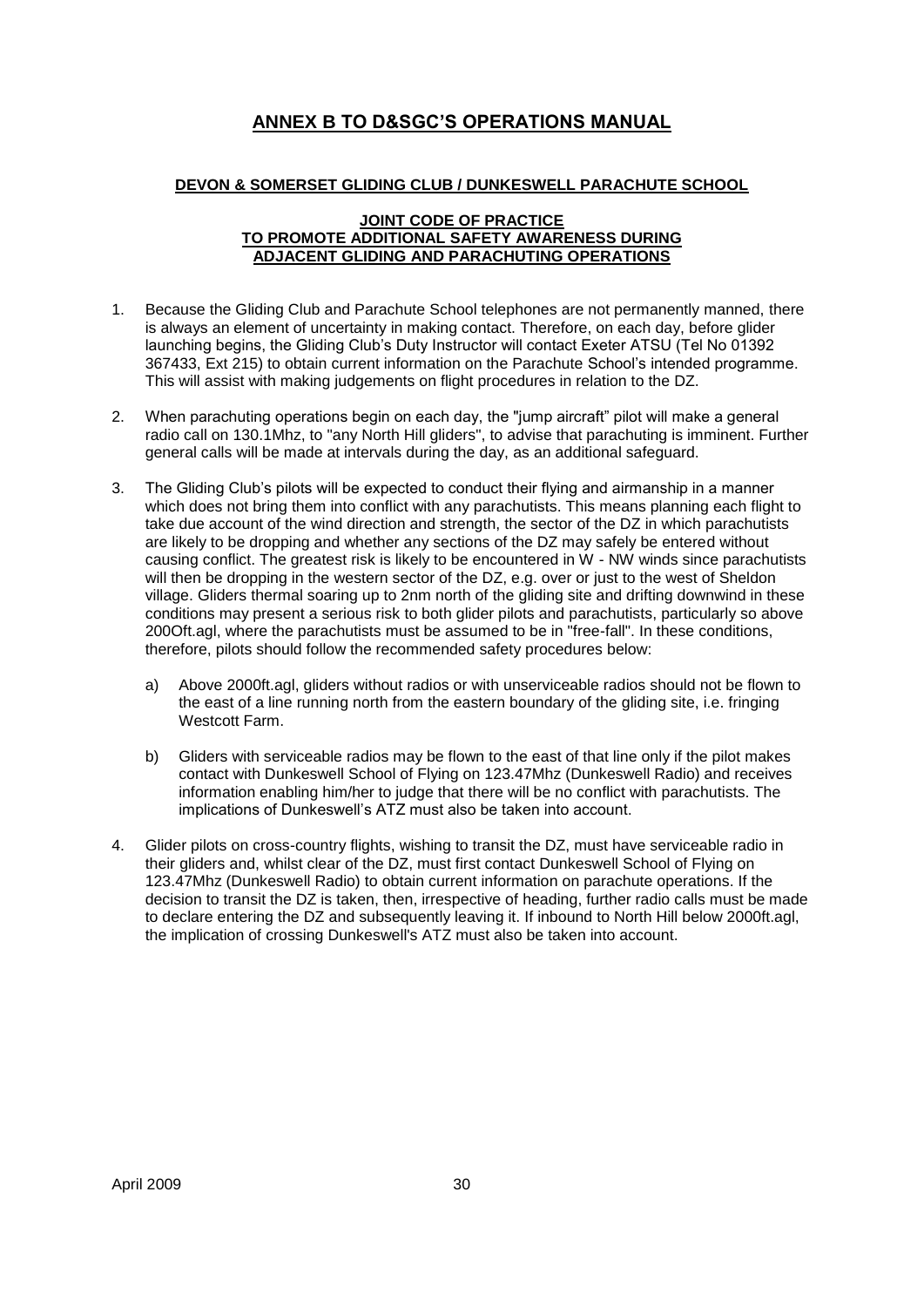## **ANNEX C TO D&SGC"S OPERATIONS MANUAL**

## **THE COLOURED CARD RATING SYSTEM**

| Rating<br>Colour | Renewal<br><b>Checks</b>                             | <b>Limitations</b>                                                                                                                                                                                                                                                                       | <b>Requirements for</b><br><b>Progress to Next</b><br>Rating                                                                                                                                                                                                                                                                                                                                                   | Non-Mandatory<br><b>Endorsements</b> |
|------------------|------------------------------------------------------|------------------------------------------------------------------------------------------------------------------------------------------------------------------------------------------------------------------------------------------------------------------------------------------|----------------------------------------------------------------------------------------------------------------------------------------------------------------------------------------------------------------------------------------------------------------------------------------------------------------------------------------------------------------------------------------------------------------|--------------------------------------|
| <b>WHITE</b>     | Every 6 weeks<br>or 4 weeks<br>without flying.       | • Obtain briefing from<br>the Duty Instructor<br>before flying solo<br>each day.<br>- Dual check required<br>before flying solo,<br>unless passed "off<br>checks".<br>• Not permitted to fly<br>outside gliding range<br>of North Hill.<br>• Must remain clear of<br>cloud at all times. | - Minimum of 25 solos<br>flights.<br>- Passed "off checks"<br>(ie daily dual checks<br>not required).<br>- Conversion to early-<br>solo single-seater (ie<br>Junior, or other, if<br>available).<br>- Reduced "G"<br>revision.<br>- Stall/spin revision.<br>• Launch failure<br>revision.<br>• Oral exam on air<br>law.<br>. Winch driving and/or<br>computerised log<br>keeping.<br>- Duty Launch<br>Marshal. | None.                                |
| <b>RED</b>       | - Every 4<br>months or 6<br>weeks without<br>flying. | • Refer to Duty<br>Instructor for daily<br>flight briefing.<br>• Must not fly beyond<br>gliding range of North<br>Hill.<br>• Must remain clear of<br>cloud at all times.                                                                                                                 | • Minimum of 50 solo<br>flights.<br>· Solo aerotow.<br>· Stall and spin<br>checks.<br>- Daily Inspection.<br>• Field landing<br>briefing.<br>- Field selection and<br>landing.<br>• Bronze ground<br>exam.<br>- Bronze duration<br>flights.<br>• Bronze flight tests.                                                                                                                                          |                                      |

Table continued on next page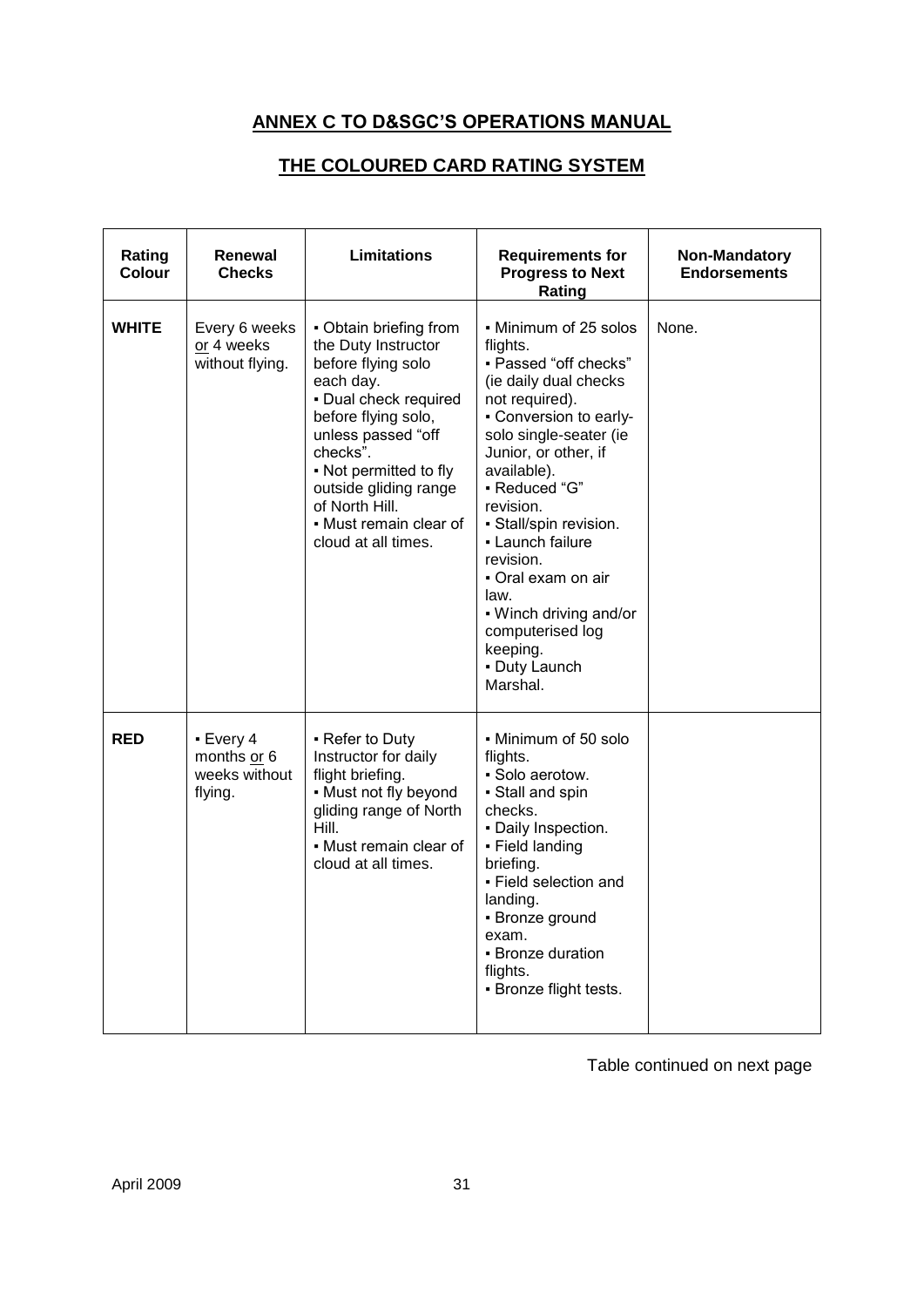| Card<br>Rating | Renewal<br><b>Checks</b>                            | <b>Limitations</b>                                                                                  | <b>Requirements for</b><br><b>Progress to Next</b><br>Rating                                                                                                                   | <b>Non-Mandatory</b><br><b>Endorsements</b> |
|----------------|-----------------------------------------------------|-----------------------------------------------------------------------------------------------------|--------------------------------------------------------------------------------------------------------------------------------------------------------------------------------|---------------------------------------------|
| <b>YELLOW</b>  | Every 12<br>months or 6<br>weeks without<br>flying. | • Refer to Duty<br>Instructor for any<br>special briefing.<br>- Cross-country<br>briefing required. | • Demonstrate very<br>high levels of<br>airmanship.<br>• Cross-country<br>endorsement.<br>• 5 hour duration.<br>• 50 km distance.<br>• 1000m height gain.<br>• Radio briefing. | • Solo aerobatics.                          |
| <b>BLUE</b>    | Every 12<br>months or 8<br>weeks without<br>flying. | • Authorised to fly in<br>all conditions, subject<br>to Duty Instructor<br>authorising club flying. | N/A                                                                                                                                                                            |                                             |

#### Explanatory notes

- 1. Renewal checks. The stated intervals must be complied with and **each member is personally responsible for arranging dual checks for revalidating his rating**. The minimum flying experience requirements for Yellow and Blue Rating renewals are 10 hours and 10 launches, or 50 launches, in addition to the launch failure requirements defined in 5 below.
- 2. Limitations. These are designed primarily to limit the risk of pilots (particularly those with little solo time) flying in conditions beyond their experience. Any pilot exceeding the particular limitations or renewal check periods will be automatically downgraded one Rating.
- 3. Requirements. The lists on the Rating Card provide a series of targets for pilots to aim for and complete satisfactorily in order to be eligible for dual checks for progress to the next higher rating. The various items do not necessarily have to be completed in the order shown. These items include winch driving and Duty Launch Marshal duties. This is to emphasise to pilots that they must be prepared to undertake their fair share of duties, especially where they have no involvement with other club activities such as committee work, instructing or essential maintenance work. In an amateur run club like ours there can be no "free rides"!
- 4. Cards. The detail given in the tables above for each Rating is shown on the Rating Card, with space for the instructor's signatures and renewal dates.
- 5. Launch Failures. Accidents and incidents associated with launch failures continue to cause grave concern throughout the BGA. In these days of highly reliable launching equipment, some pilots may not experience a launch failure in months, if not years, of flying. It has been found necessary to actively raise pilots' awareness of the potential risk of launch failures by introducing a system of periodic checks. To this end, when revalidating their rating, all pilots will be expected to provide evidence of having experienced a minimum of 2 launch failures (real or simulated) in the 12 months preceding the renewal date. Instructors will ask to see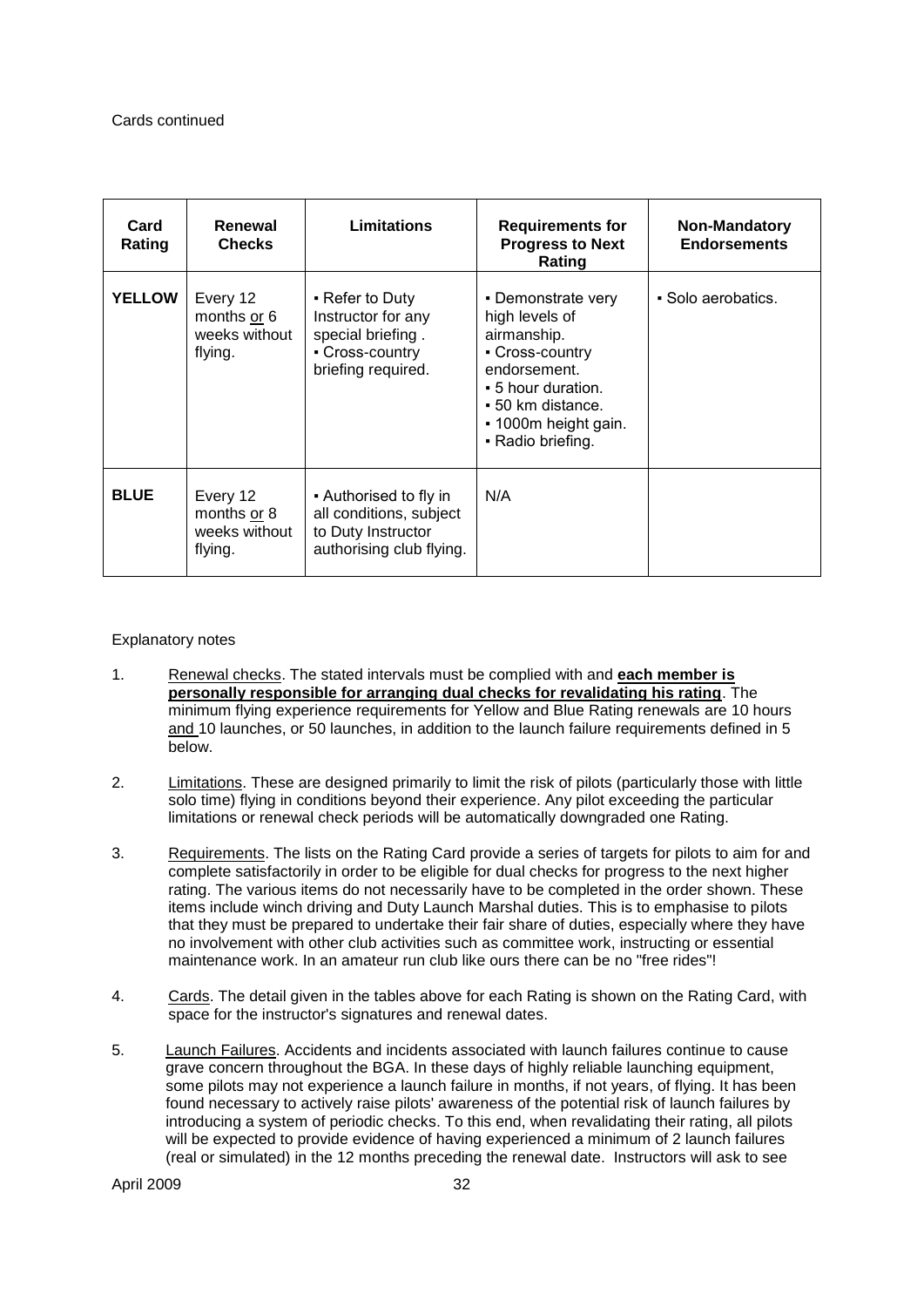this evidence when carrying out Rating Card checks, which will almost certainly include simulated launch failures. Pilots can either produce their log book or show the appropriate launch failures as listed on their flying account. A separate list of such launches can also be produced from the computerised flight records. Verbal evidence by the pilot at the time of Rating Card checks will not be acceptable.